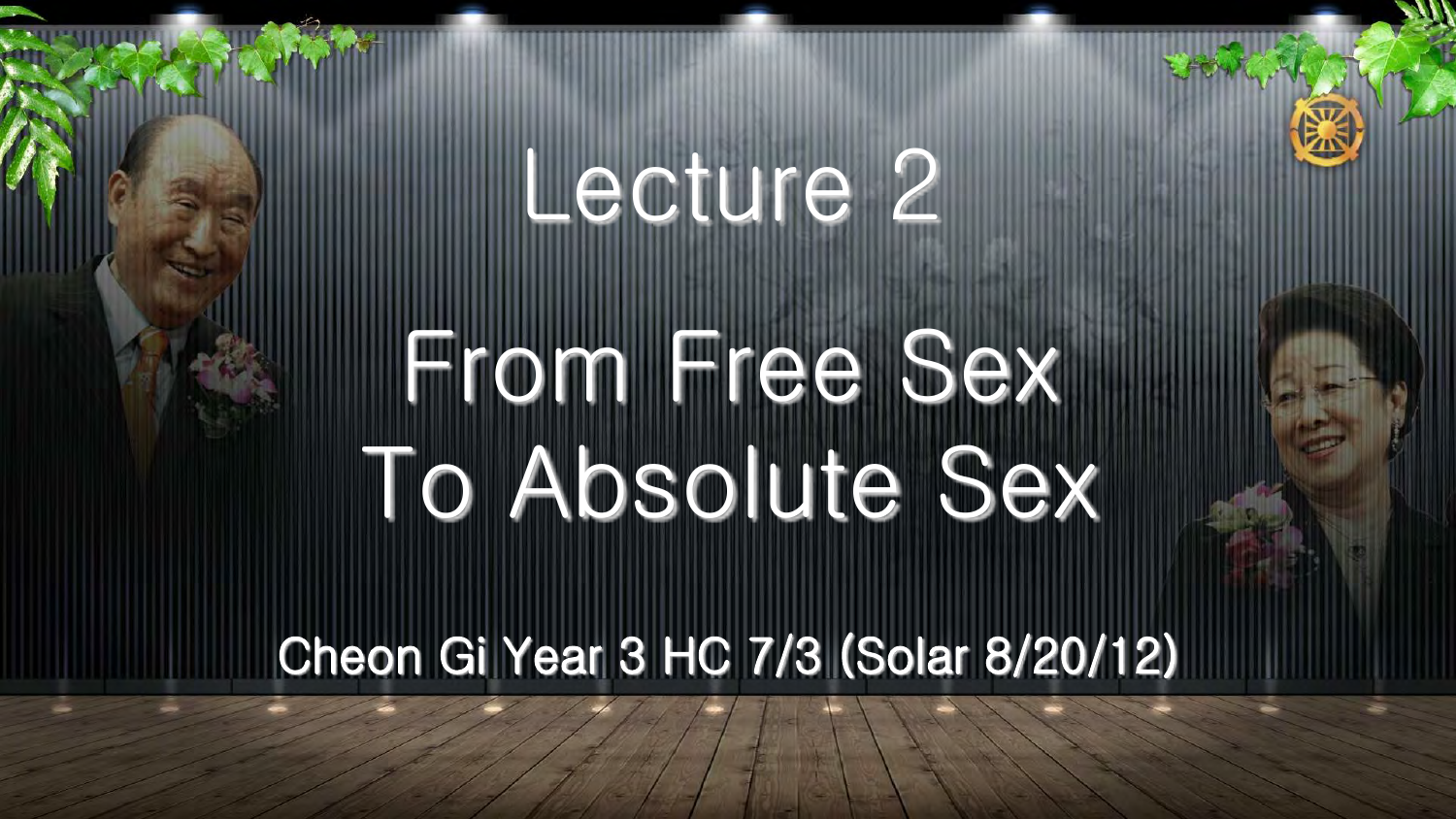# I. Introduction

A. Origin of "Absolute Sex"

1. YFWP 2nd World Assembly (5/24/96) 2. Inauguration for FFWPU (7/30/96~8/2/96) 3. The way FFWPU should go (8/1/96) 4. The family that God directly moves is "Absolute Sex"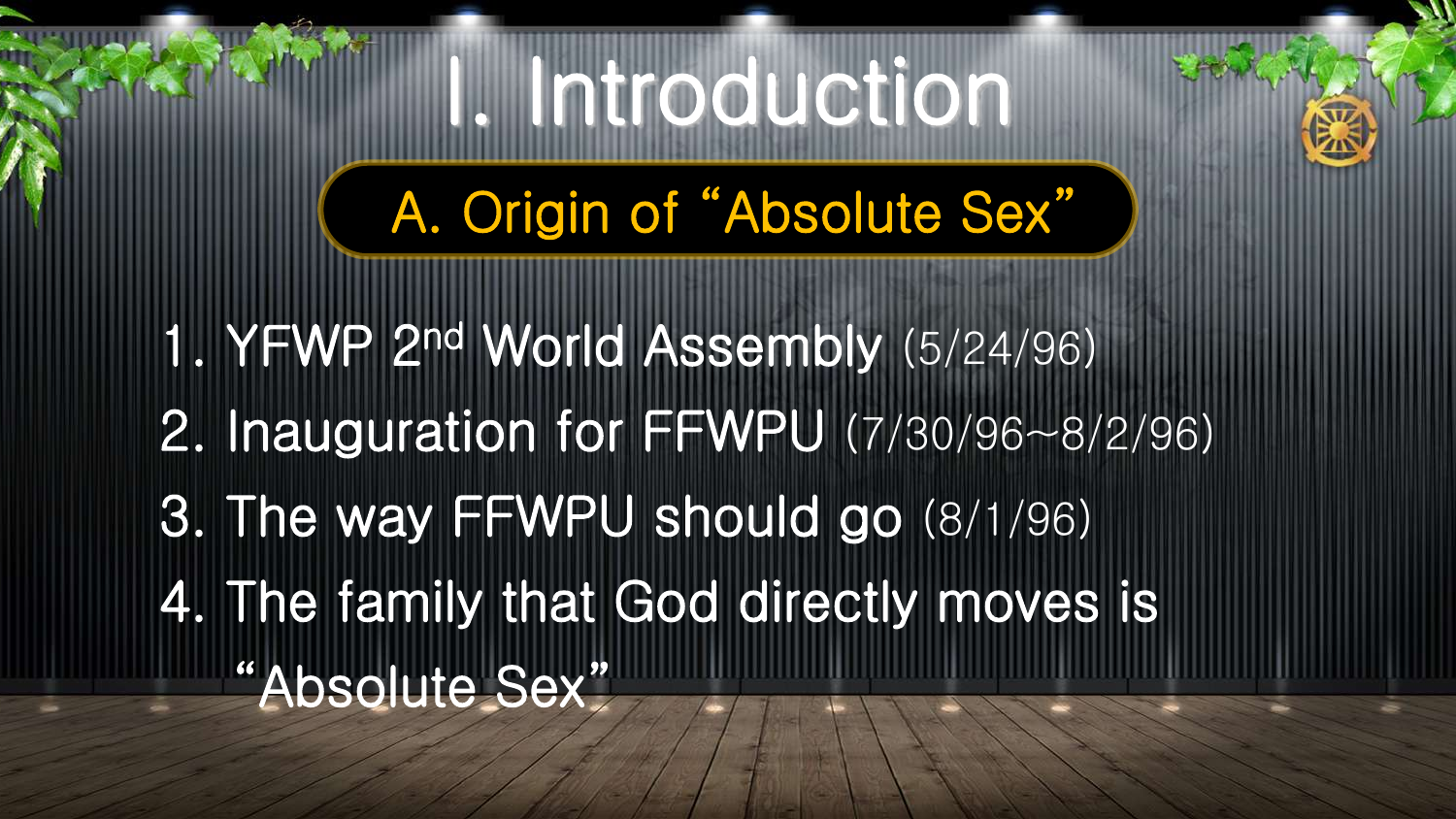### B. From "Free Sex" to "Absoulte Sex"

- 1. "Absolute Sex" is the starting point of ideal family
- 2. "Absolute Sex" is the starting point of Ideal Kingdom
- 3. "Absolute Sex" is the completion of Origin- Division-Union Action 4. "Absolute Sex" proclaimed as result of 7 deaths

and resurrections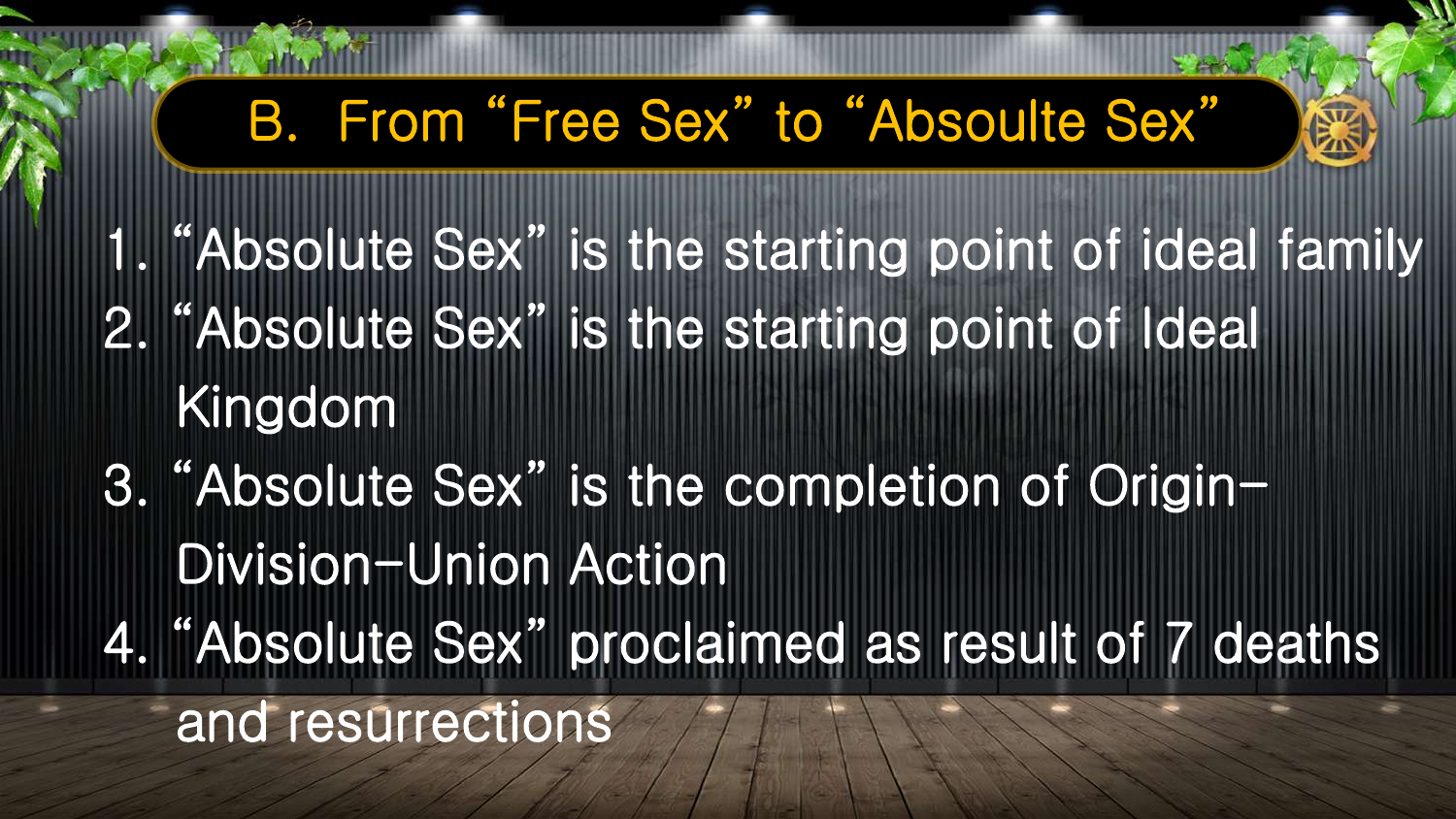### II. The Concept of "Absolute Sex" and Attributes of Sexual Organ A. Concept of "Absolute Sex"

1. Free sexualist a. Free in the act of love. (Free Sex) b. Time: Free both before and after marriage c. Partner: man and woman, man and man, woman and woman d. One man and many women, one woman and many men e. Act of love centering on Satan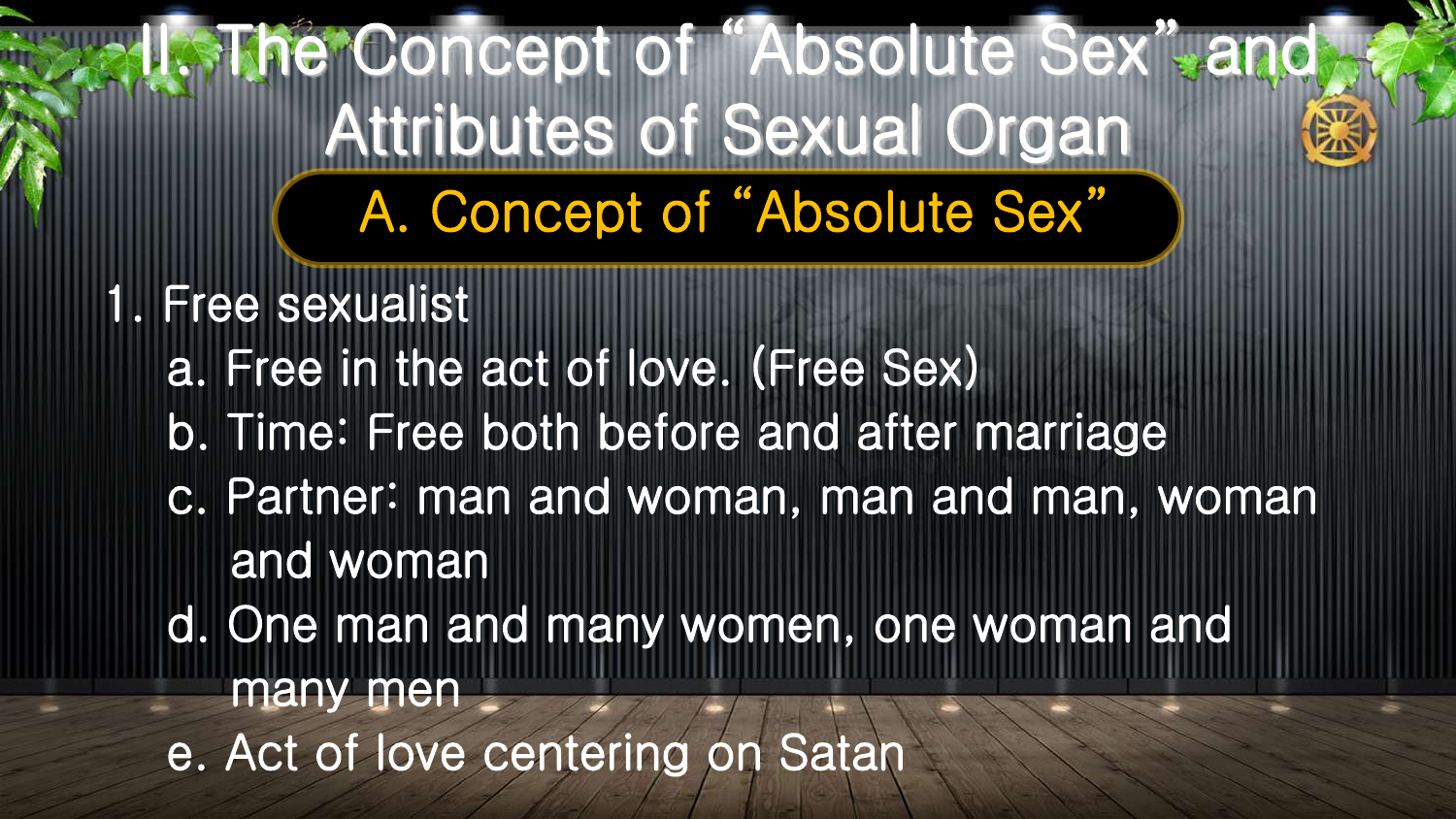2. "Absolute Sex" as used by True Parents a. "Absolute Sex" = Absolute + Sex b. Absolute = Absolute Unique Unchanging **Eternal**  c. Sex = Sexual act by man and woman d. Act of love centering on God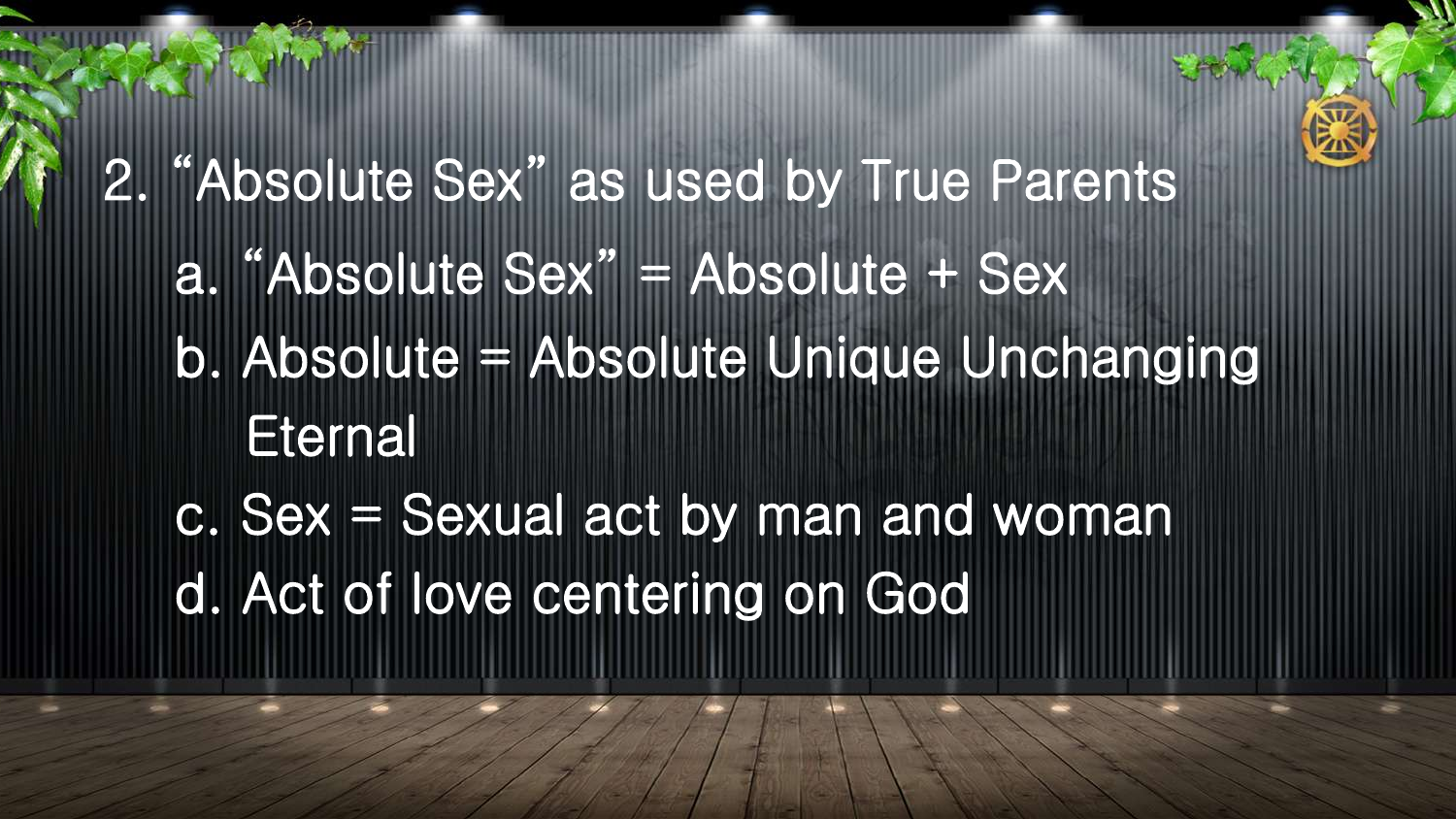### B. Attributes of sexual organ

1. God is love. (9/5/99)

- a. God: Absolute Unique Unchanging Eternal
- b. Love: Absolute Unique Unchanging Eternal
- c. Sexual organ: Absolute Unique Unchanging **Eternal**
- d. Attributes of God = Attributes of love = Attributes of sexual organ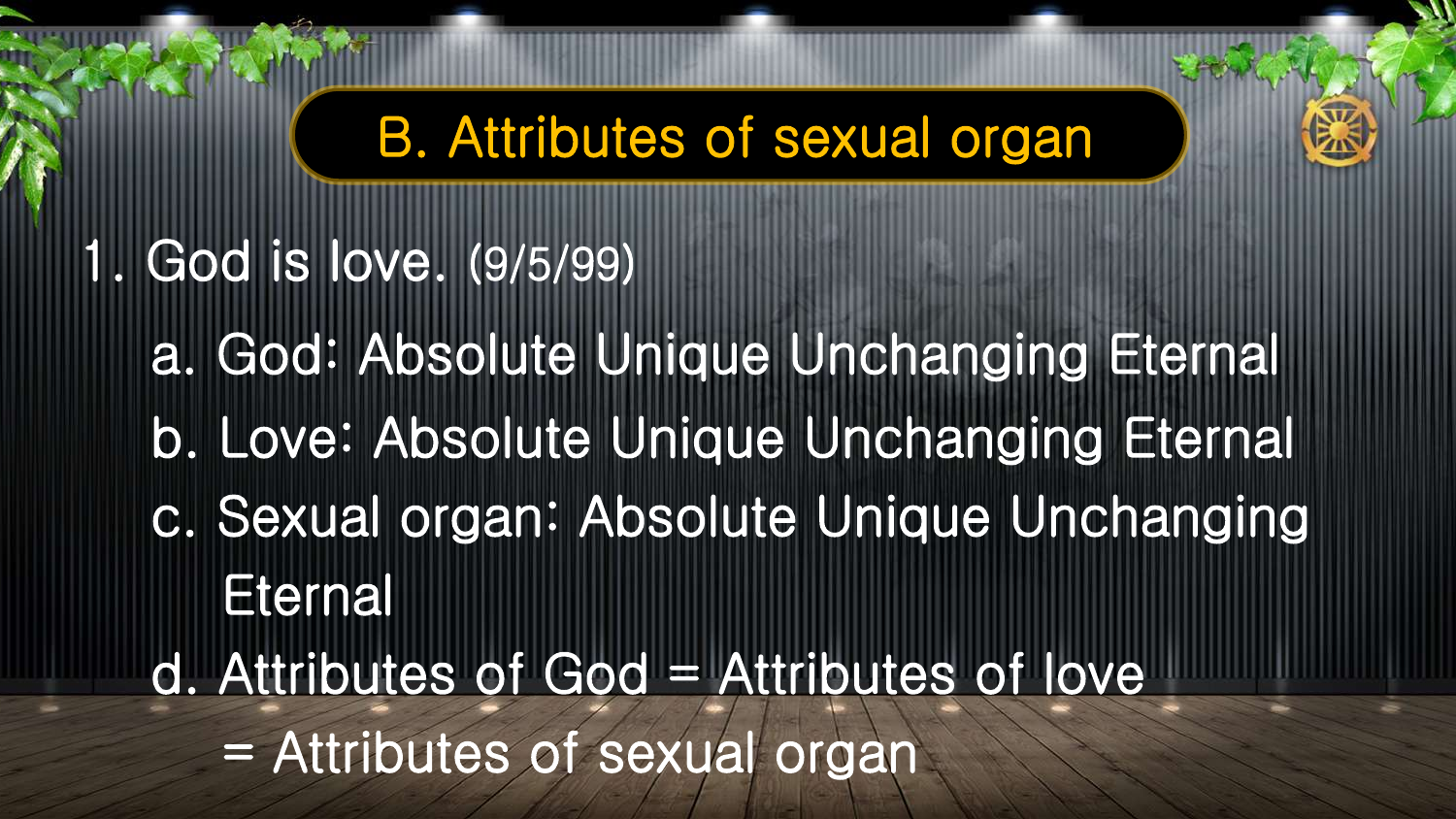2. Sexual organ is the root of ideal family and ideal kingdom (9/12/05) a. God is the divine entity of love, life, lineage and conscience b. Sexual organ is the organ of love, life, lineage and conscience c. Sexual organ is the original palace of love, life, lineage and conscience d. Treasure box of God's secret, secret of Creation and secret of history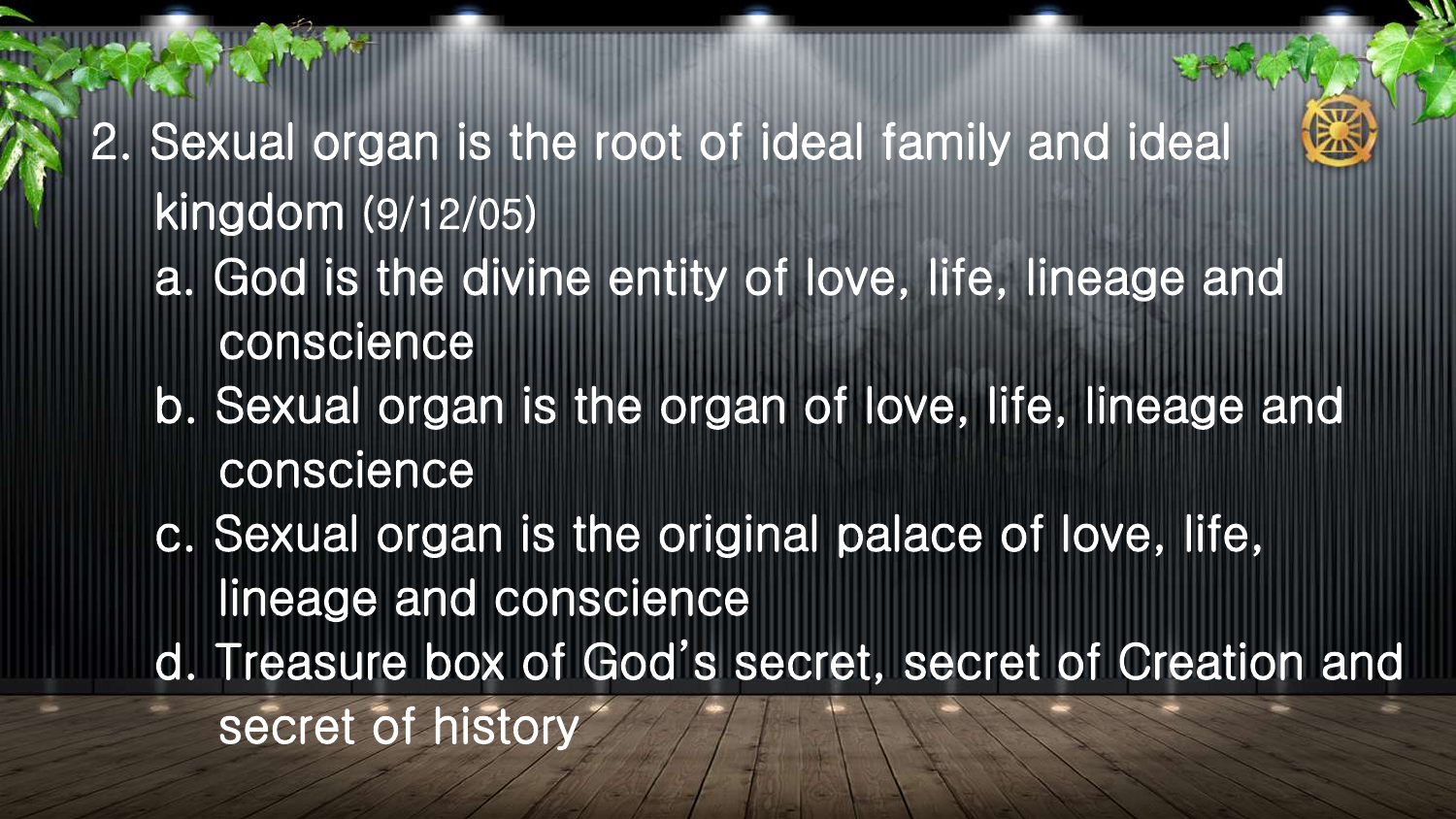C. Special characteristic of sexual organ 1. Sexual organ is the borderline between good and evil a. Borderline between Heaven and Hell b. Borderline between God and Satan c. Borderline of judgment between good person and evil person d. Borderline between death and resurrection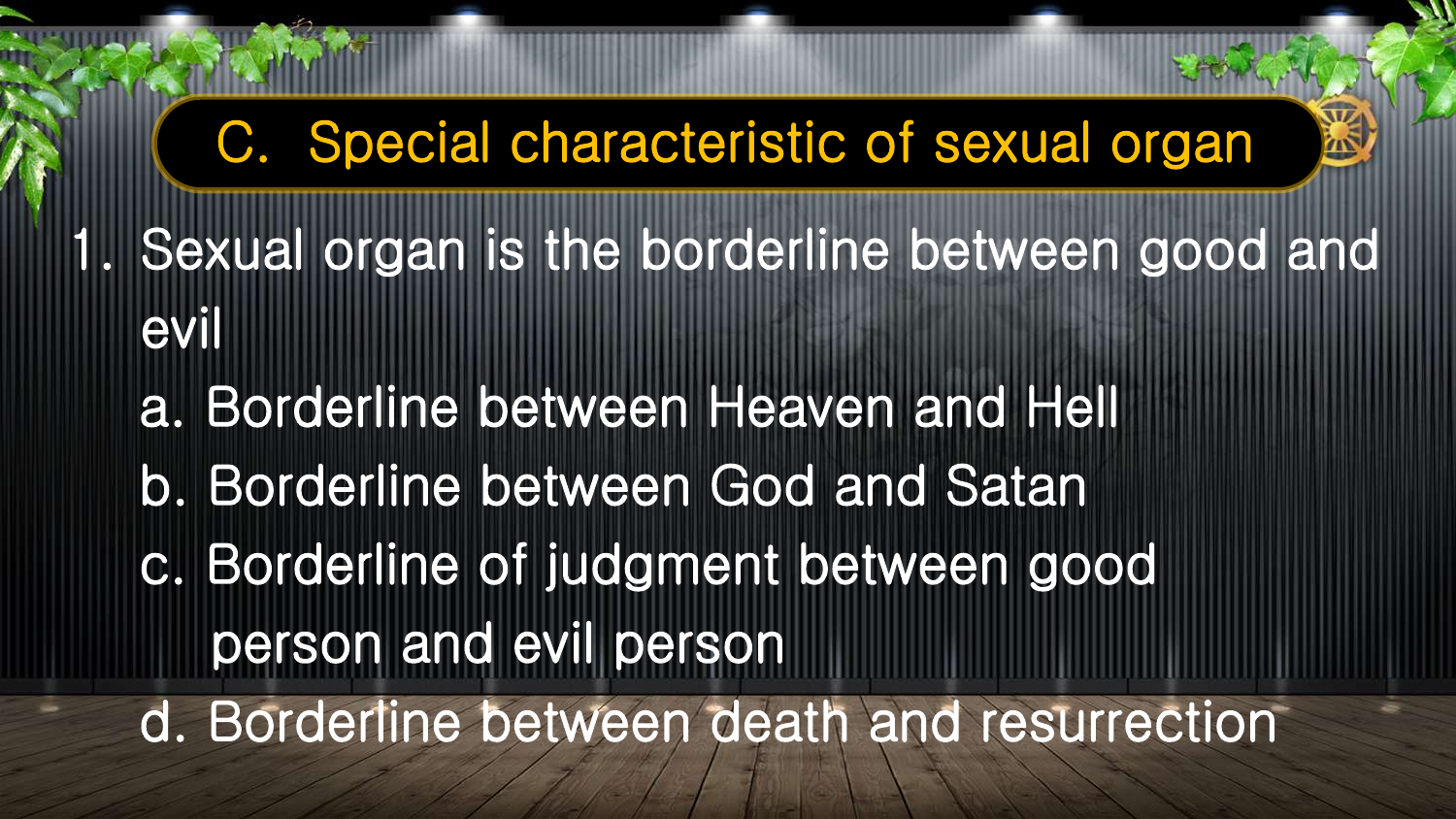2. Sexual organ is the most important organ in the human body (10/8/99) a. The organ God put in the most effort at time of Creation (9/5/97) b. Place where SW and PW become one c. Place where spirit and physical body become one d. Sexual organ is not an object of punishment. (10/8/99)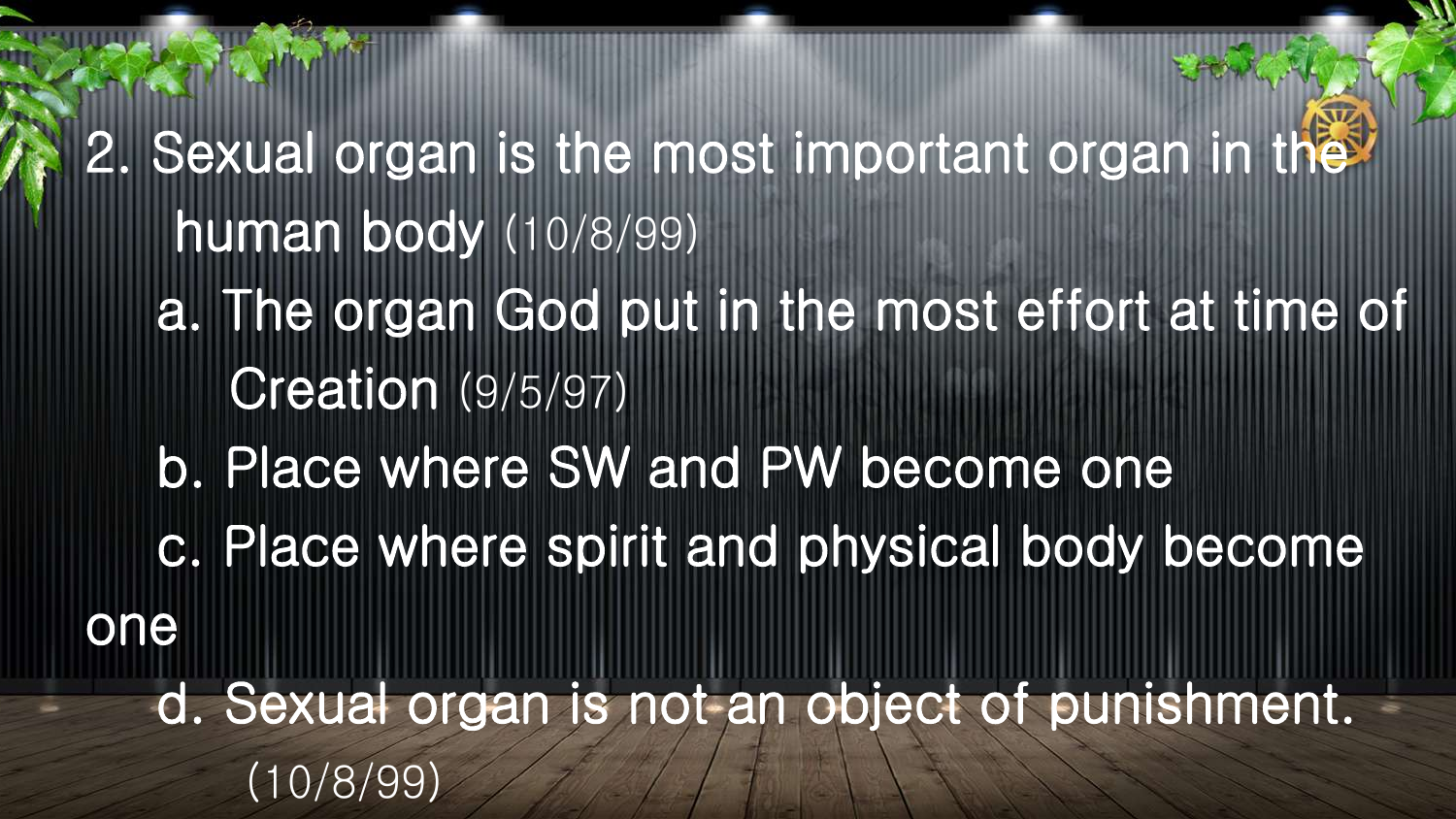3. Sexual organ is the origin of the universe. a. Origin of the universe is the twin system (8/1/96) b. Sexual organ makes man a man. c. Sexual organ makes a woman a woman. d. Sexual organ makes man and woman become one.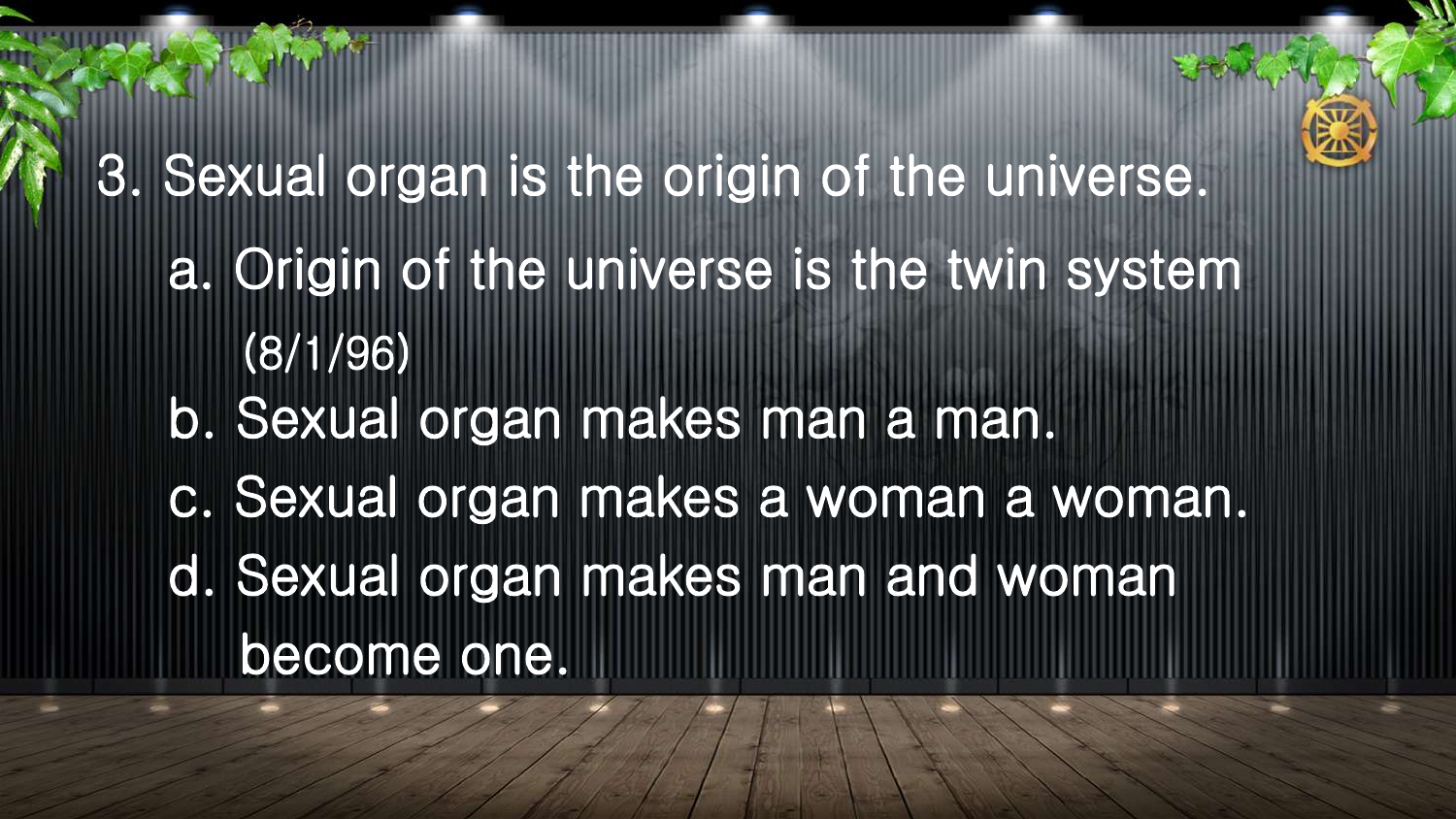**III. Owner of Sexual Organ:** and "Absolute Sex" A. The owners of sexual organs are switched.

- 1. Vertical owner of man and woman's sexual organs is God.
- 2. Horizontal owner of man's sexual organ is woman.
- 3. Horizontal owner of woman's sexual organ is man.
- 4. Let's understand clearly the owner of sexual

organ.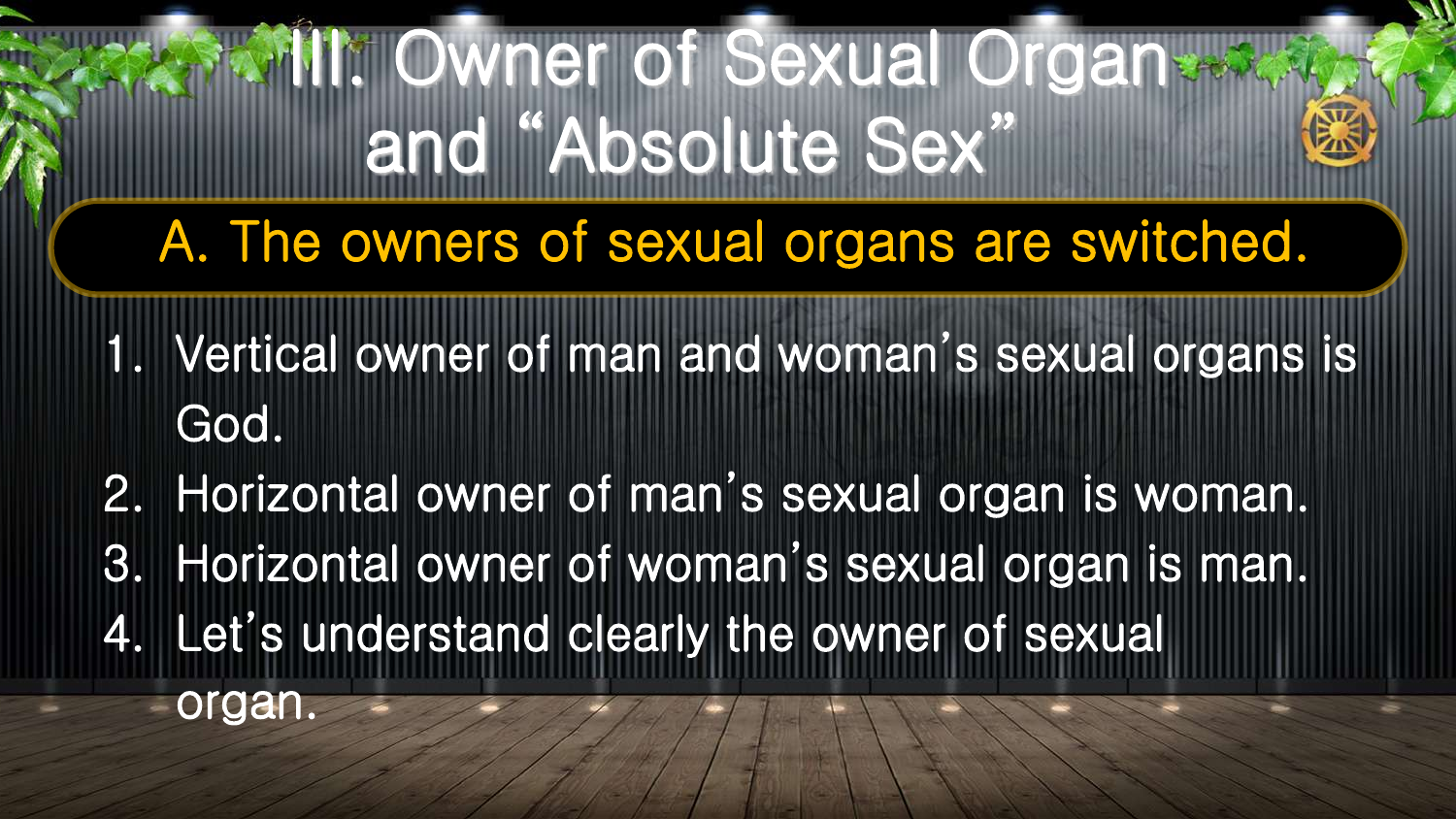### B. The owner of sexual organ and the principle of use (8/1/96)

1. Become one with the vertical owner 2. After meeting and marrying the horizontal owner 3. With permission from the owner of sexual organ 4. Only for the owner of sexual organ 4. The origin of True Love comes from the concept of the owner of sexual organ.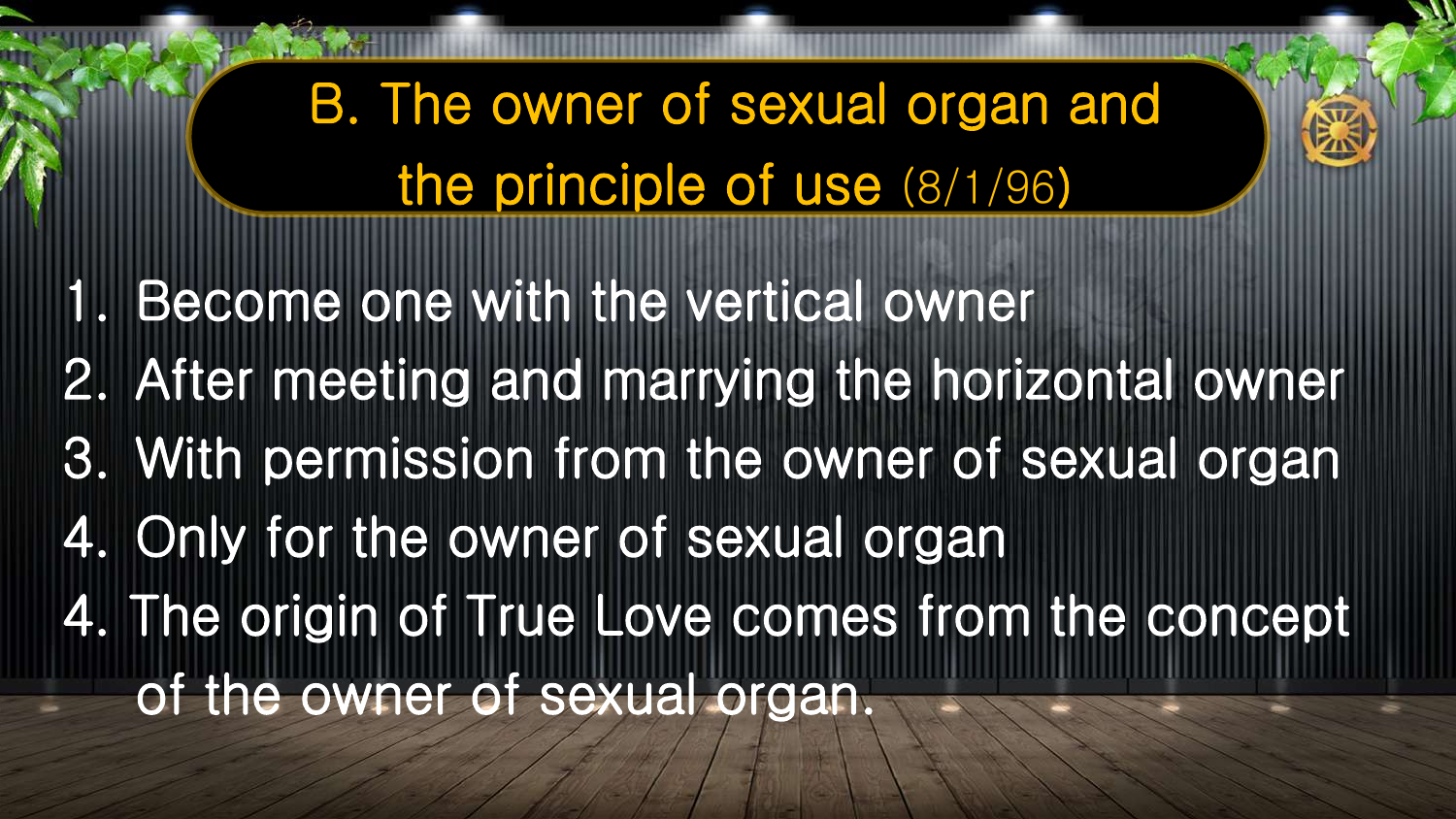### C. Owner of sexual organ and understanding of the Fall

1. Archangel and Eve, Eve and Adam's Fall 2. Did not become one with the vertical owner 3. Without permission of the owner 4. Not solely for the owner of sexual organ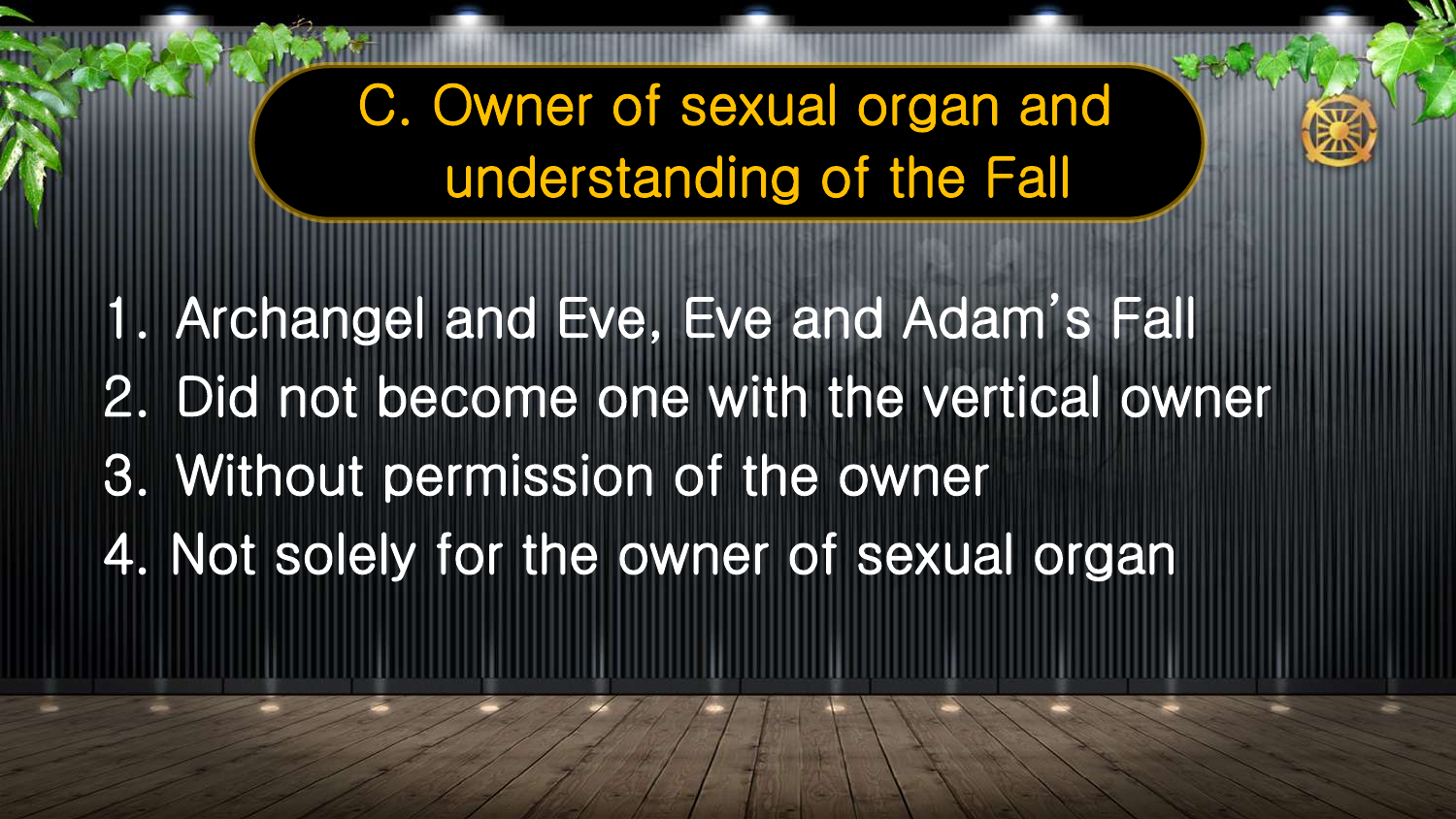D. Owner of sexual organ and the commandment "Do not eat" (10/3/99) 1. Tree of Life is Adam's sexual organ 2. Tree of Knowledge of Good and Evil is Eve's sexual organ 3. Snake is Archangel Lucifer's sexual organ 4. The Fall is thinking that you are the owner of the sexual organ 5. And using it without the owner's permission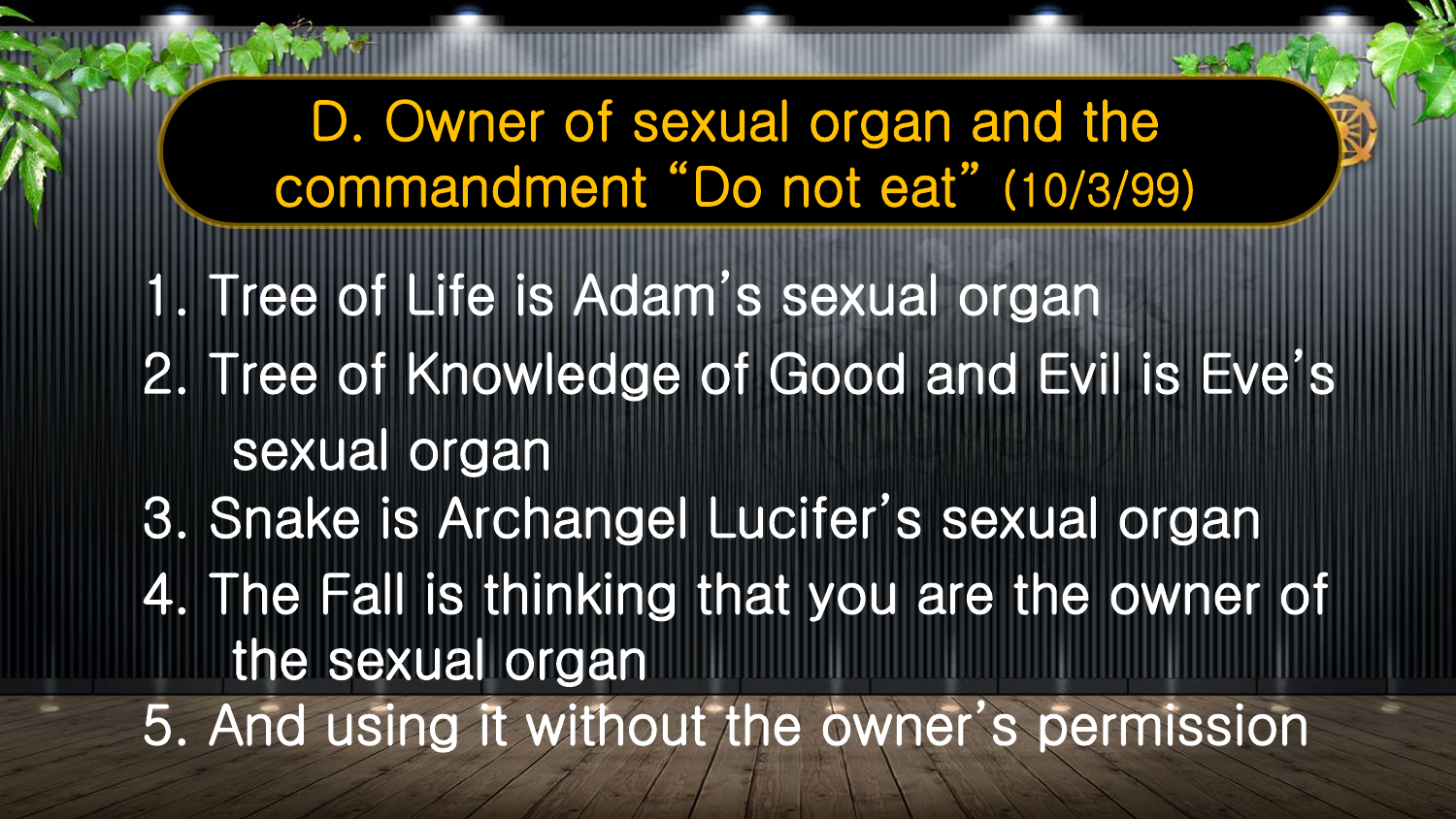### E. Recognition for self and recognition for others (3/3/02)

- 1. Recognition for self is self-centered recognition 2. Recognition for others is recognition centered on others 3. Recognition for others is absolute recognition centered on God
- 4. Recognition for others is "no-self" recognition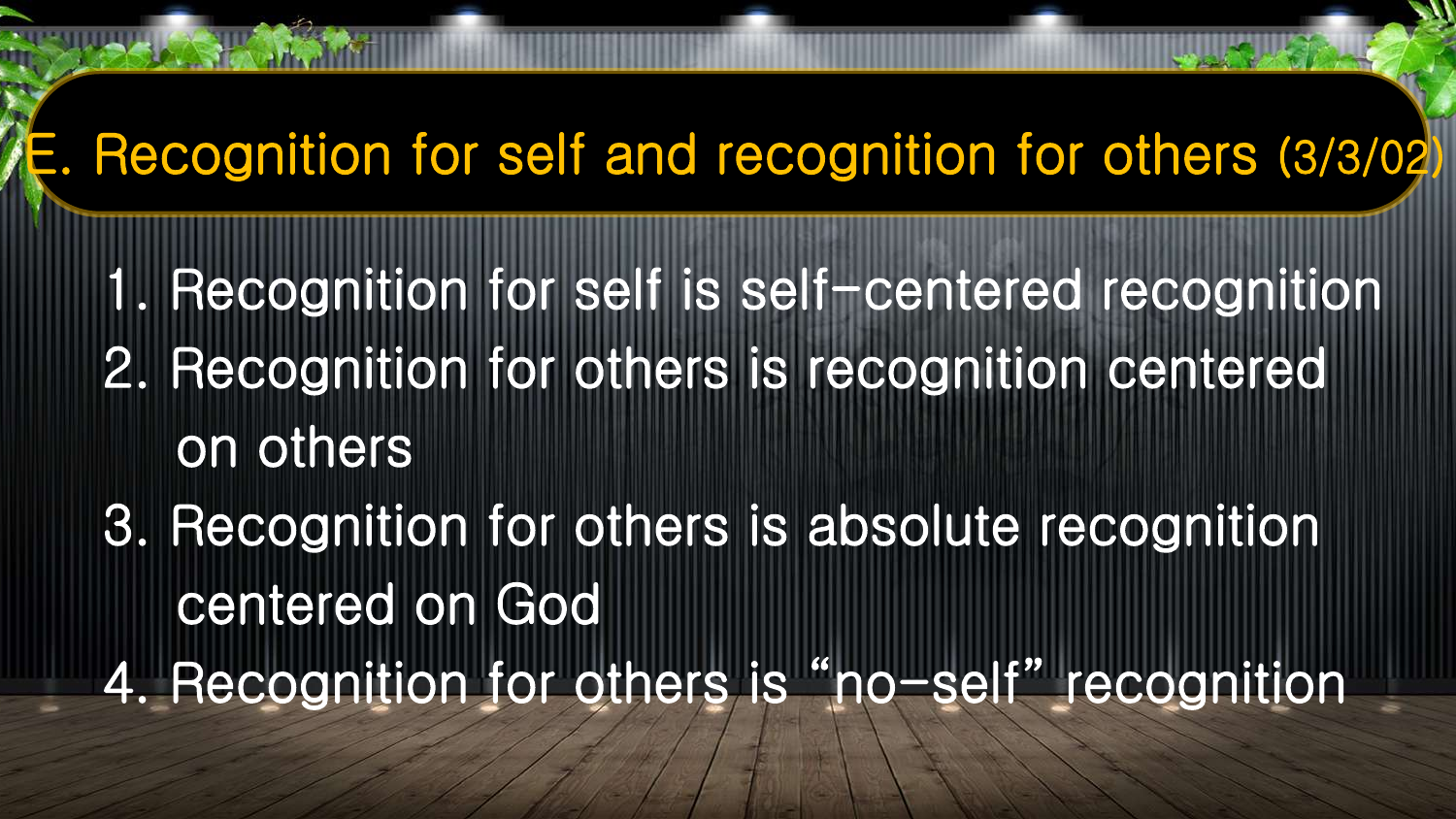### F. Things that were lost as result of the Fall (9/21/05)

1. God's blood lineage (realm of lineage) 2. God's peace (realm of sibling) 3. God's property (realm of ownership) 4. Hell on earth and Hell in Heaven centered on recognition for self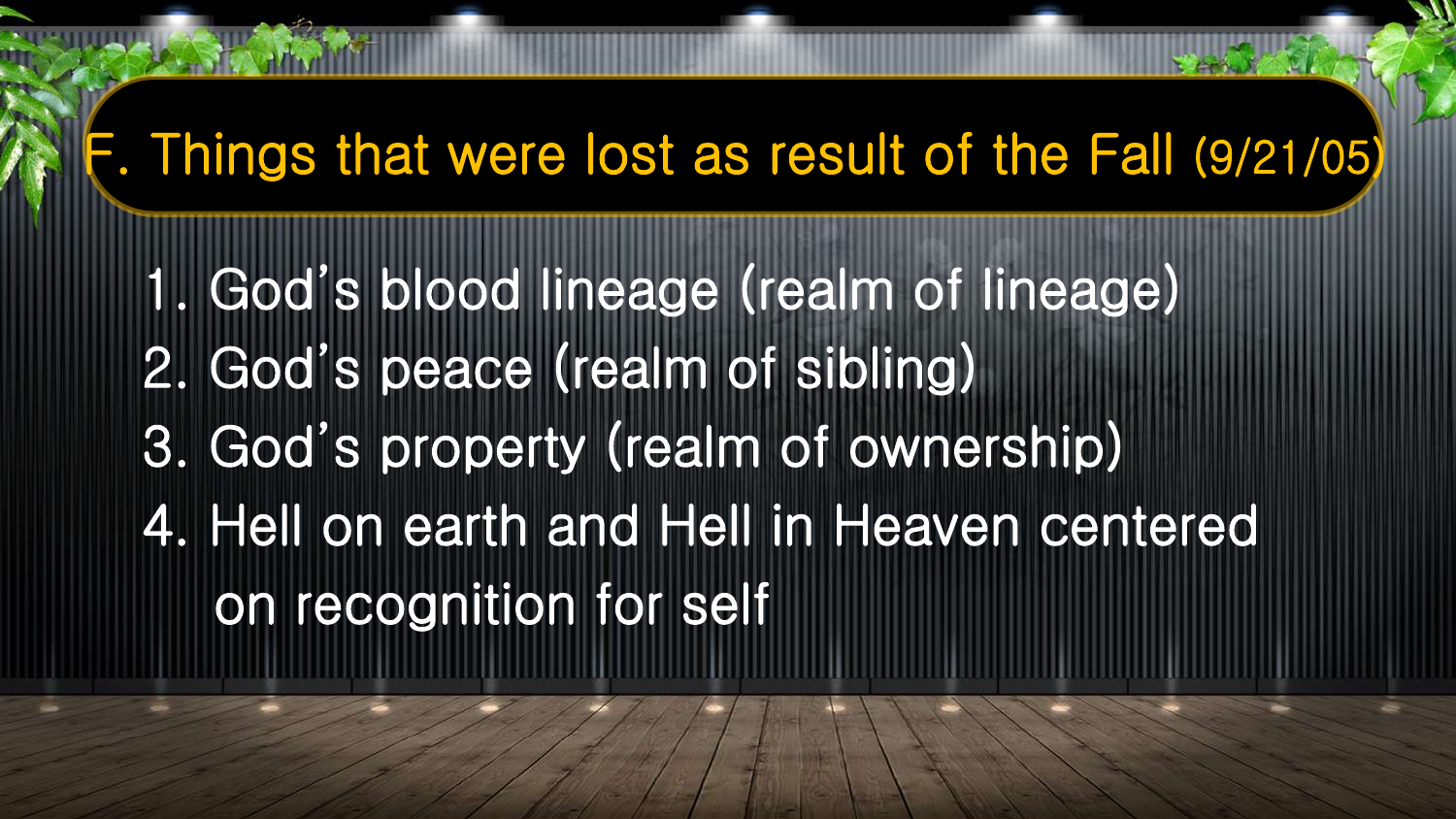### G. Liberation of human beings start from liberation of sexual organ (8/1/96)

1. The one weapon Satan used is the sexual organ 2. How to liberate sexual organ from Satan 3. How to create absolute, unique, unchanging and eternal sexual organ 4. How to protect the liberated sexual organ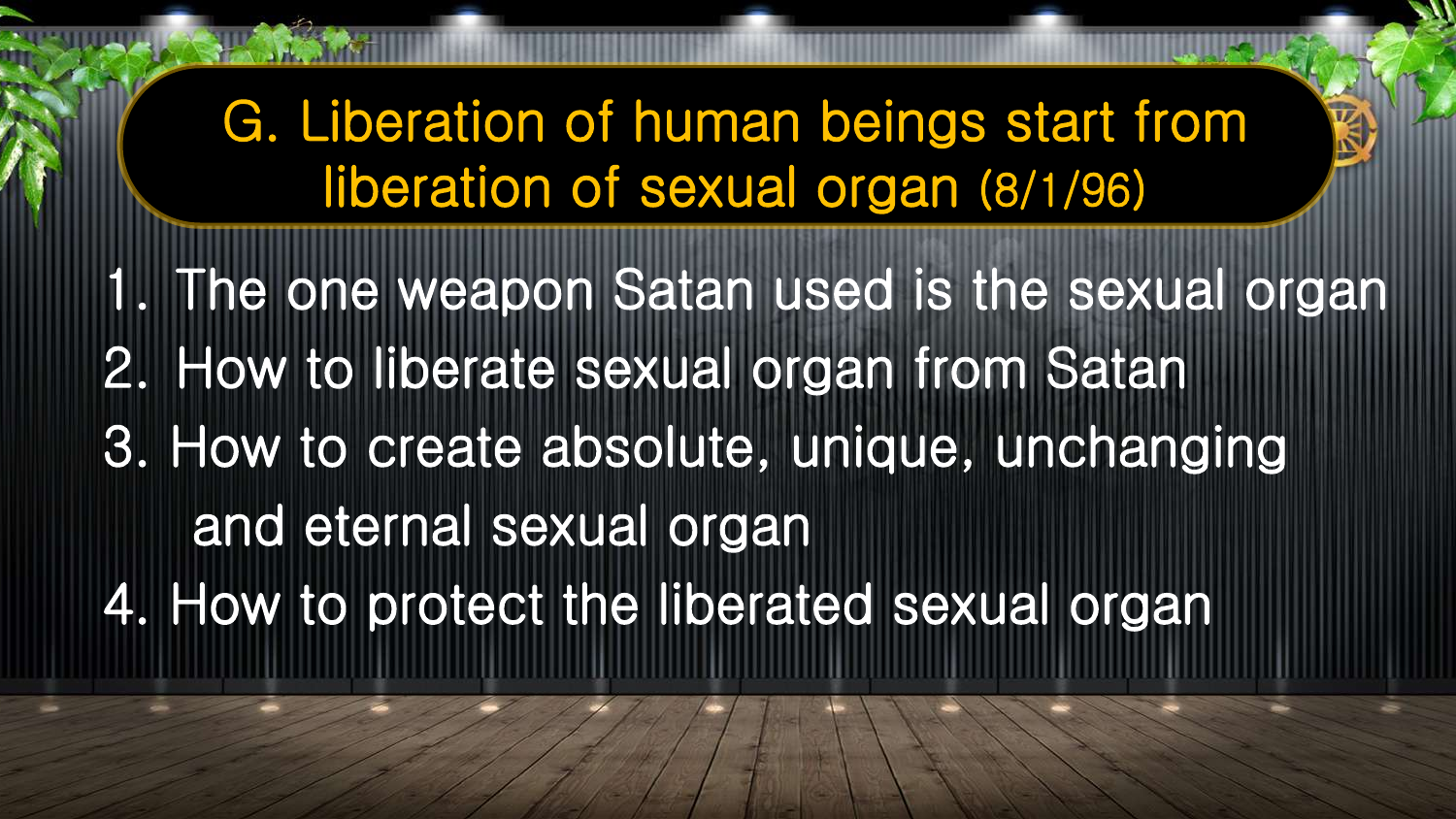### H. Meaning of "Absolute Sex" (8/1/96)

1. To love after blessing marriage ceremony 2. To love only between husband and wife 3. To love attending God at the center 4. To love artistically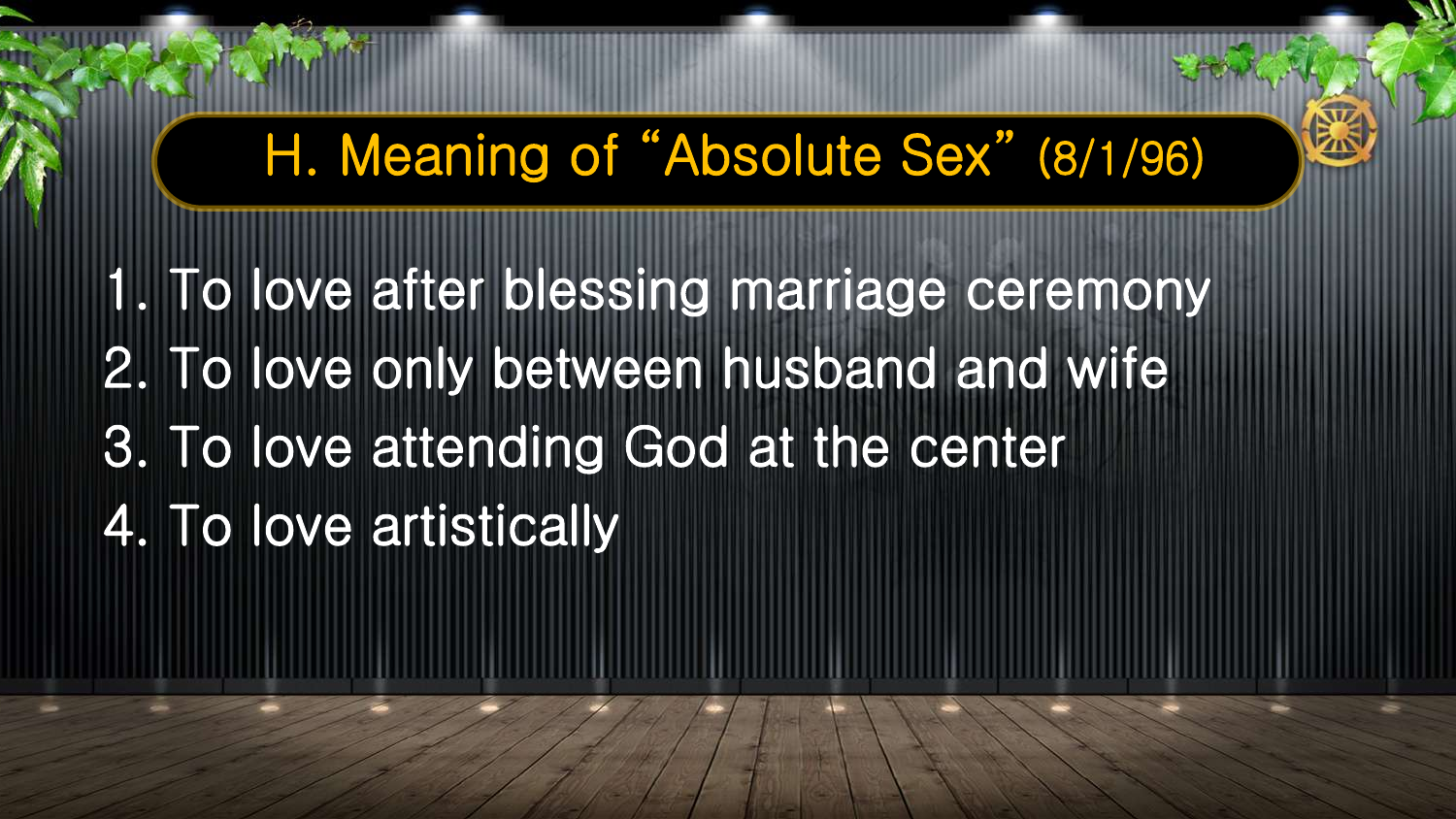### A. Sexual purity before blessing marriage

# **To Love After Blessing Marriage**

- 1. Sexual purity before blessing marriage
- 2. Standard for purity is bachelorhead and maidenhead (10/10/02)
- 3. Purity is not sexism but equality between men and women

4. Purity is "choice without right to choose"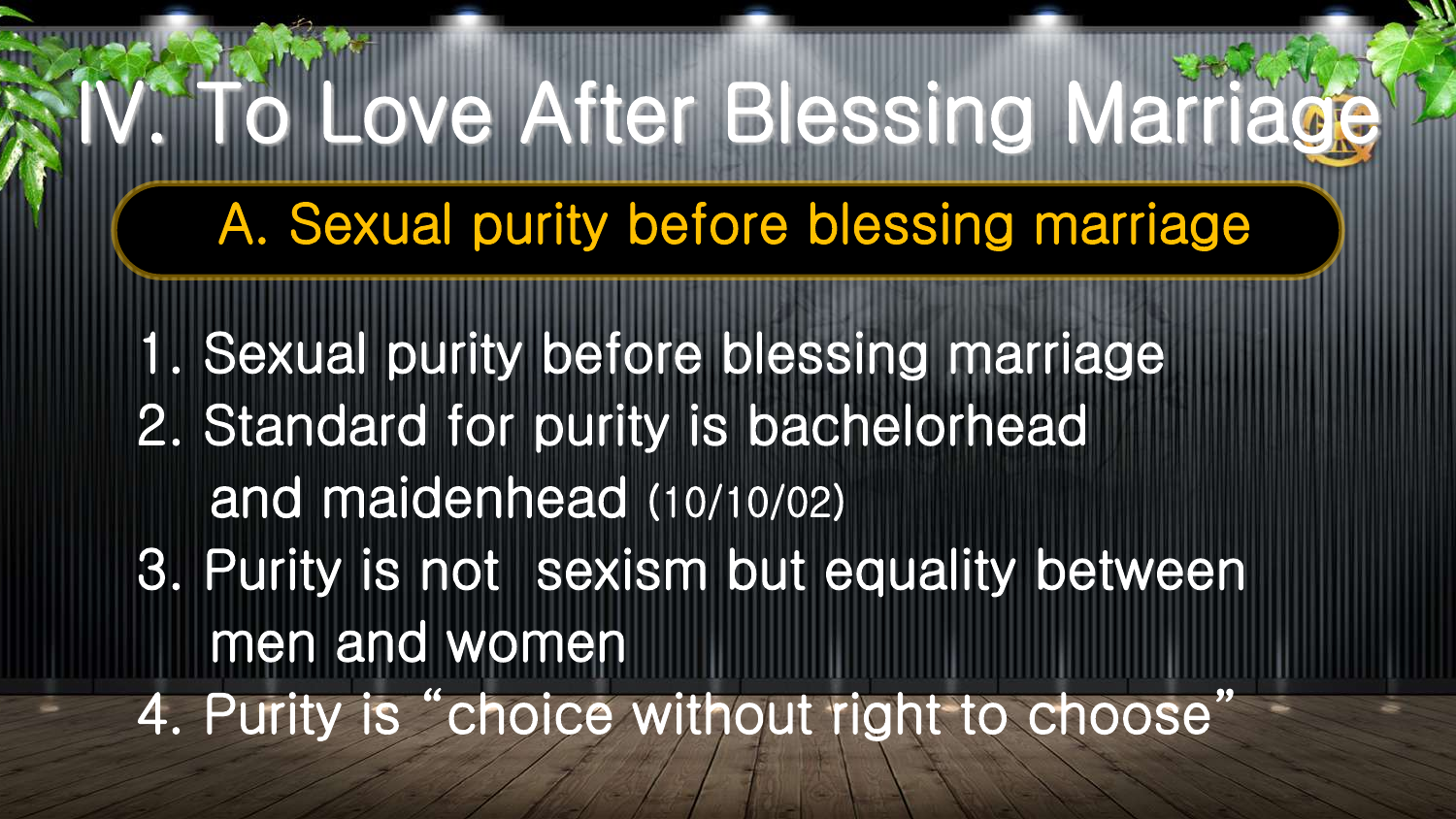### B. From God's position: Period when God embodies human body

- 1. God's purpose of creation
	- a. God embodies Adam's body
	- b. Receives and marries Eve and love
	- c. Multiply God's direct children
	- d. And complete ideal family and ideal kingdom. e. God feels joy directly.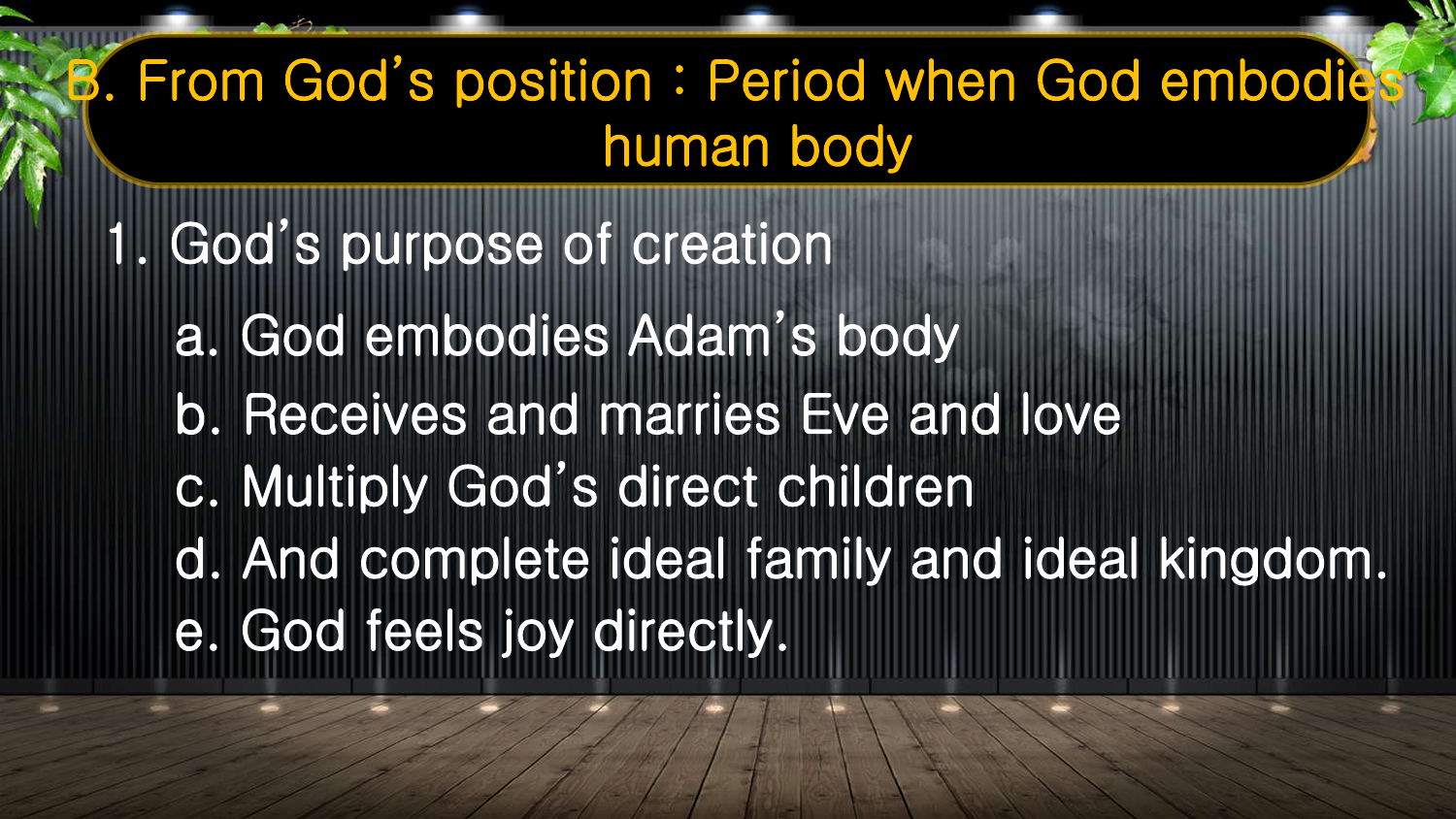2. God embodies Adam's body. a. Incorporeal God becomes corporeal God. b. Vertical God becomes horizontal God. c. God of Night becomes God of Day d. In order to bequeath God's True Love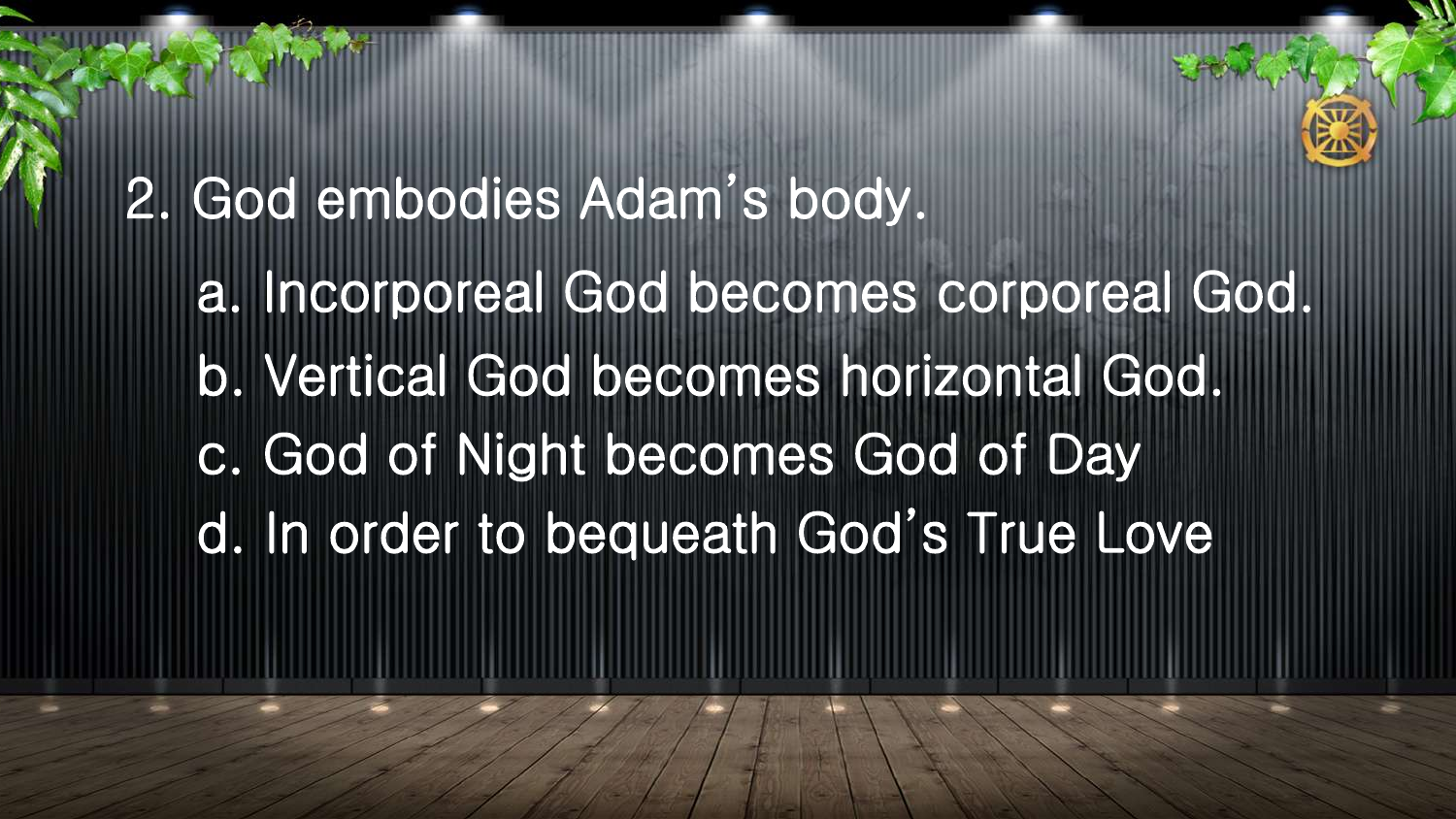### C. From human's position : Period of becoming God's divine representative

1. What is a representative a. God's image (Genesis1:27) b. 2nd God c. Divine representative d. God's divine representative is the result of control over sexual organ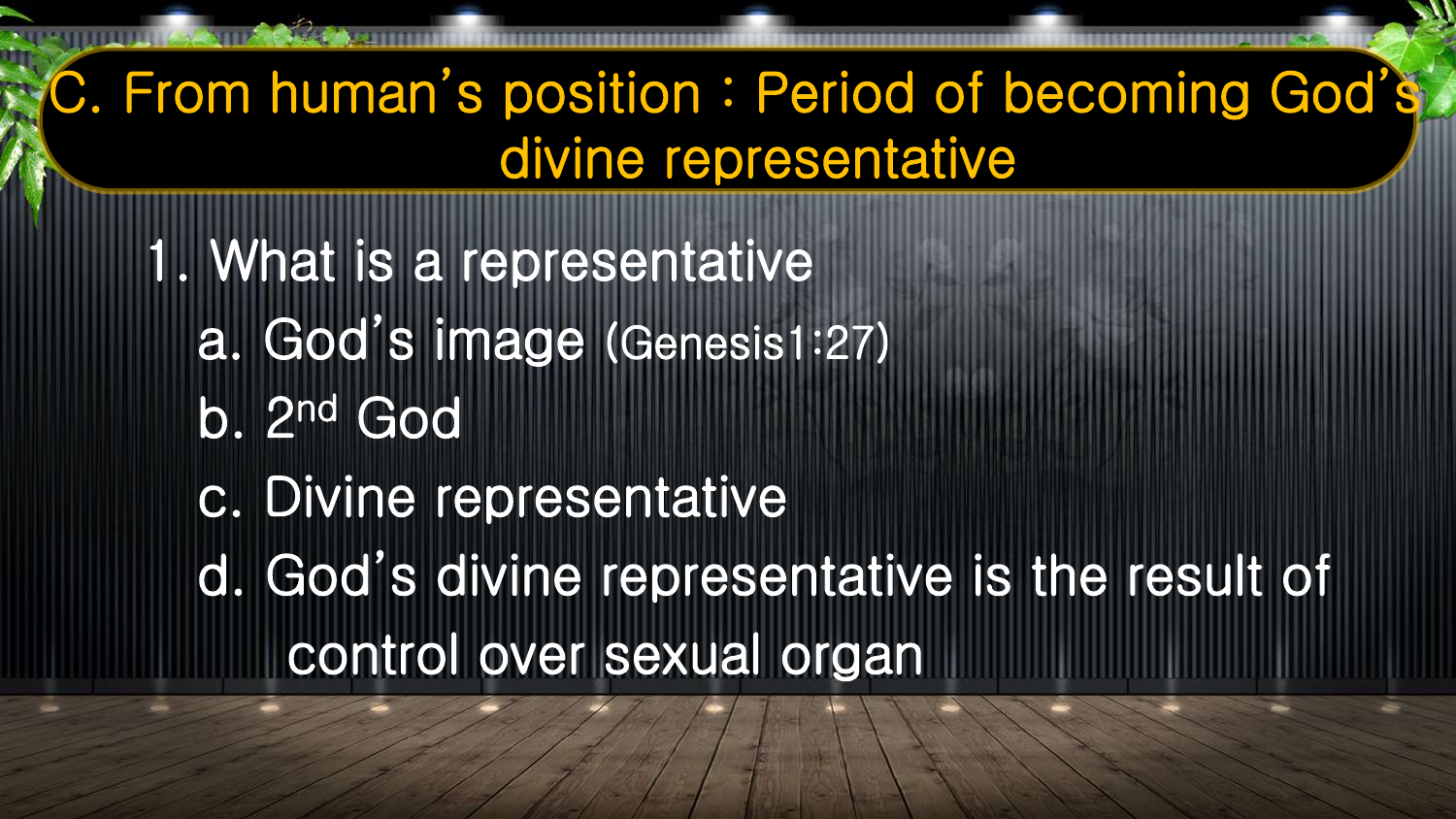2. Greatest self-discipline is control of sexual organ a. Control of sexual organ is through AF, AL, AO b. Control of sexual organ is unification of mind and body (2/1/98) c. Control of sexual organ is unification of God and human d. Control of sexual organ is unification of SW and PW e. Control of sexual organ is the first step toward completing the 1st blessing

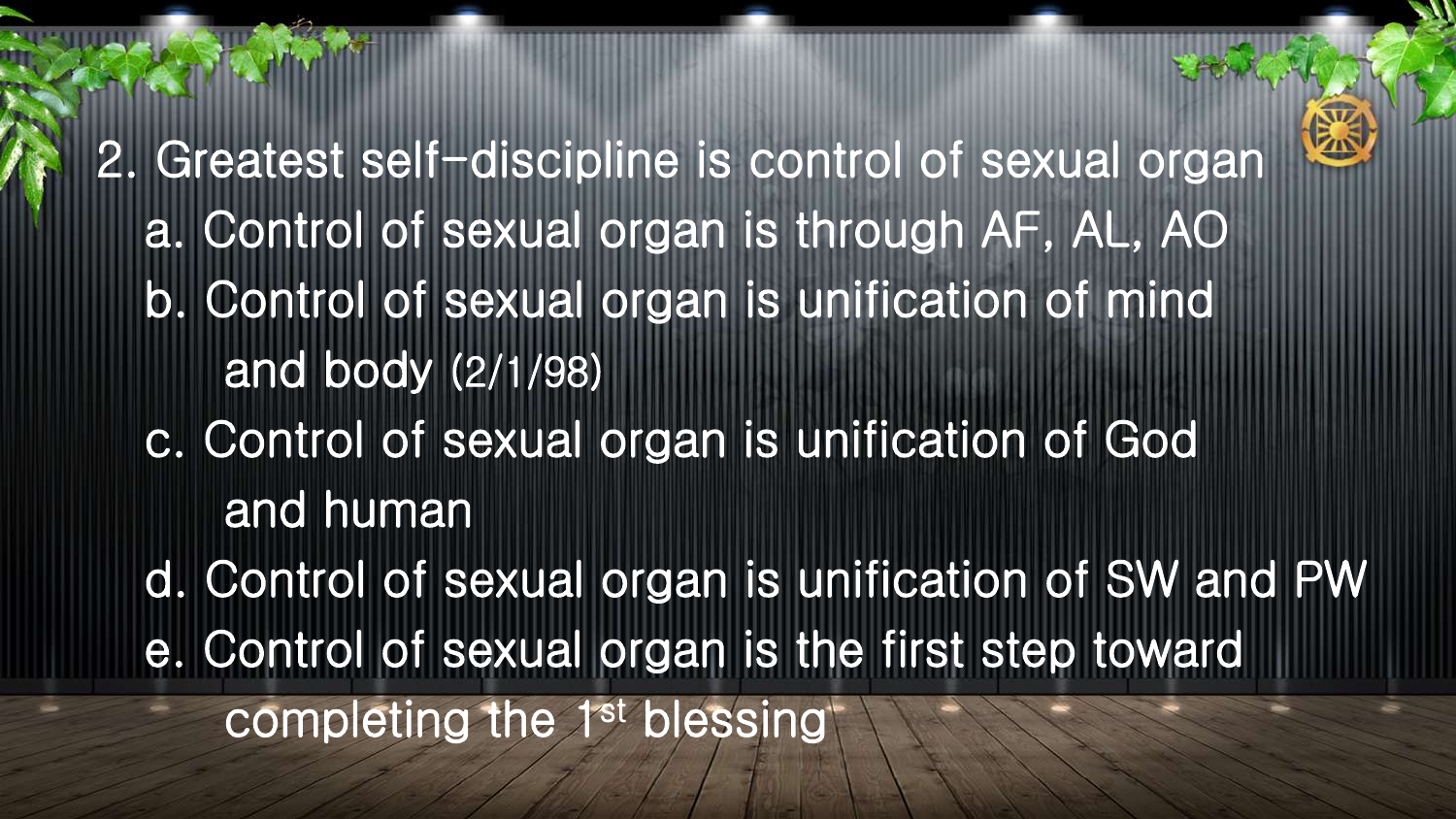V. Only Love Between Husband and Wife A. Meaning of blessing marriage

1. Marriage ritual under TP' officiating 2. Sacred ritual to meet the owner of sexual organ 3. Ritual receiving permission to use sexual organ for owner 4. Ritual for becoming a complete person through love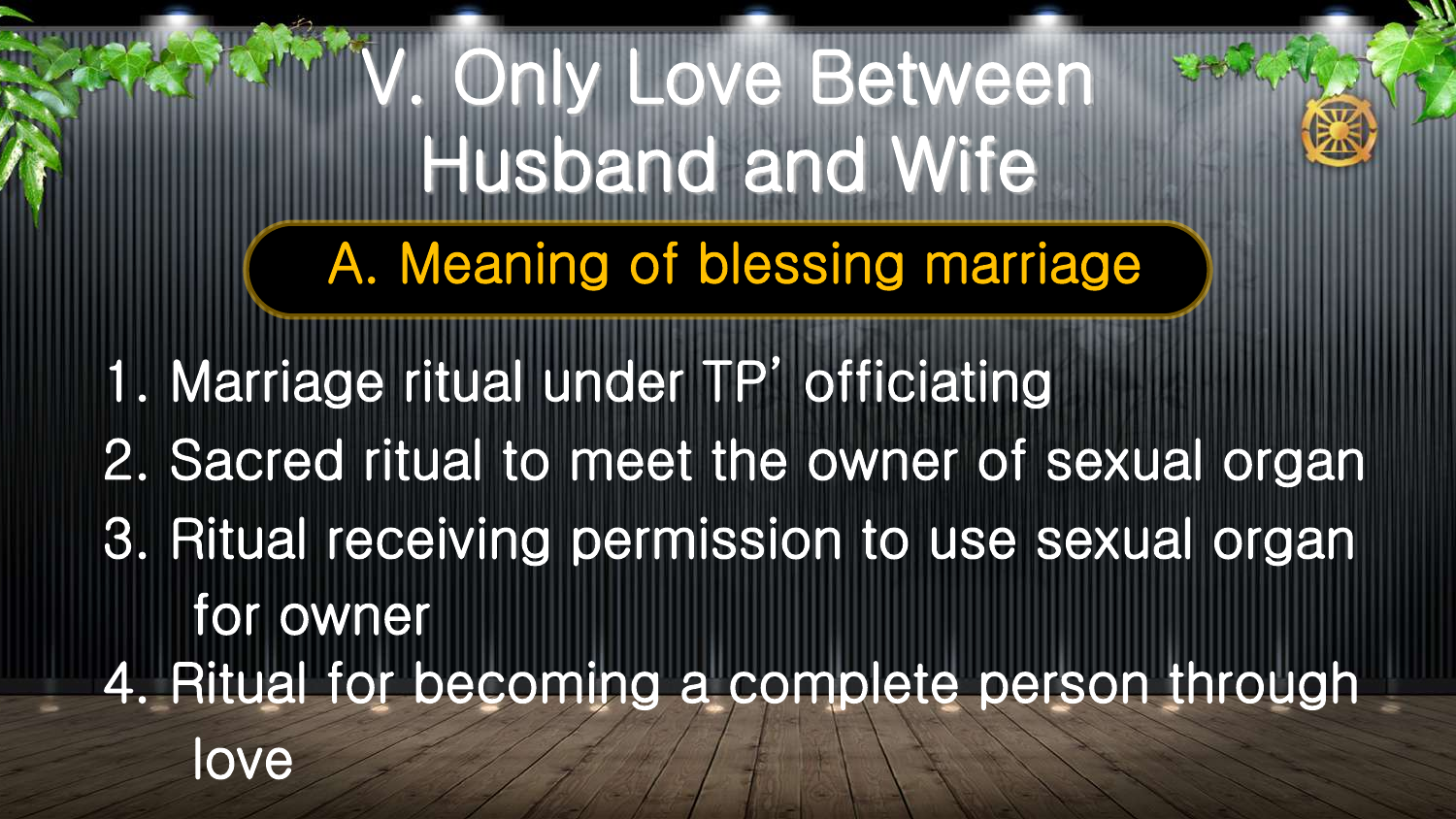### B. Principle of blessing marriage

1. Polygamy is not allowed 2. Homosexual marriage is strictly not allowed 3. Blessing marriage is destiny, not fate (8/28/98) 4. Difference between secular marriage and blessing marriage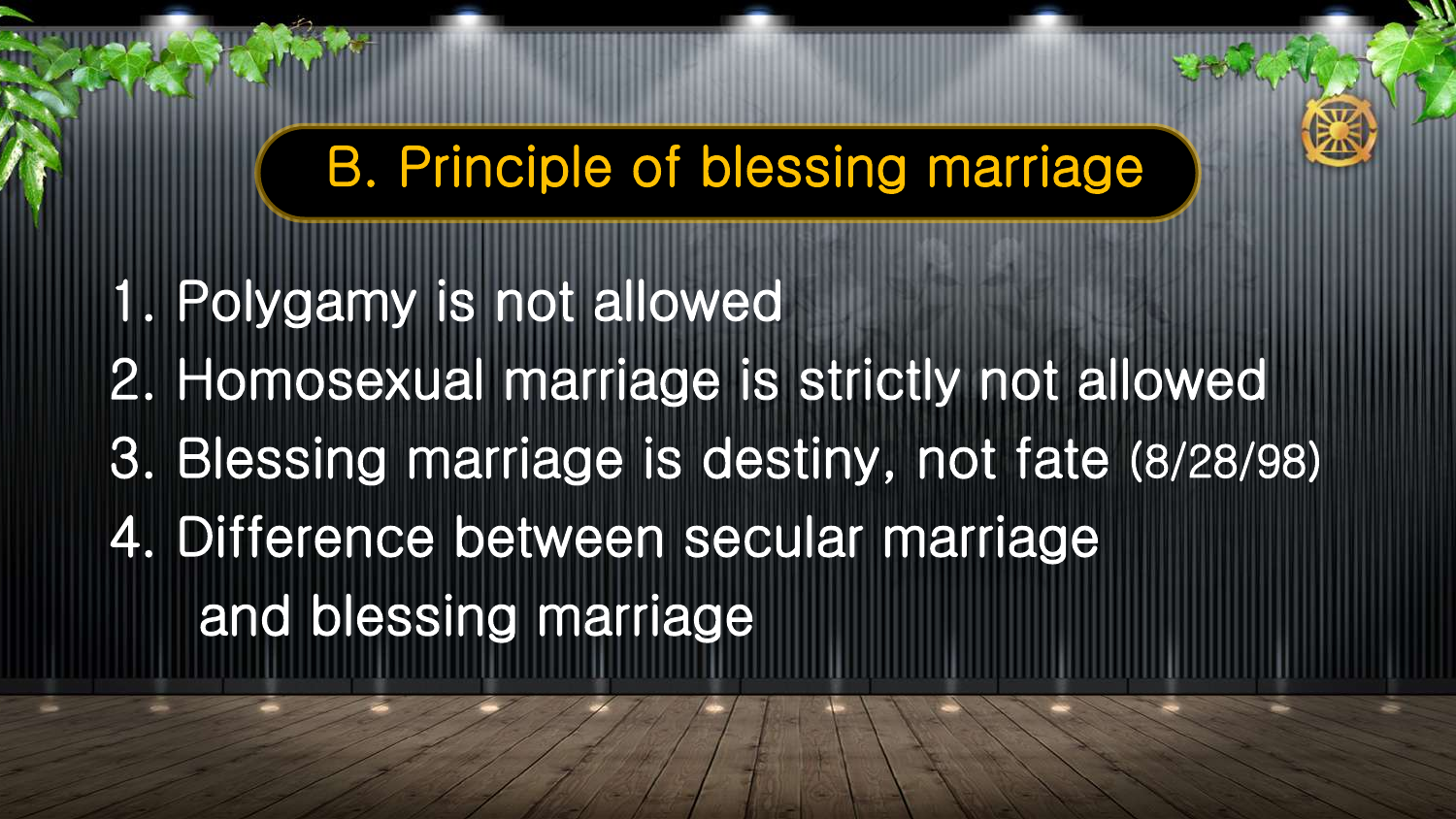### C. One man and one woman

1. Relationship of love is permitted only between husband and wife. 2. Use of sexual organ is permitted only for the owner. 3. Sexual relationship with someone other than spouse after the blessing marriage is forbidden. 4. Homosexuality is forbidden.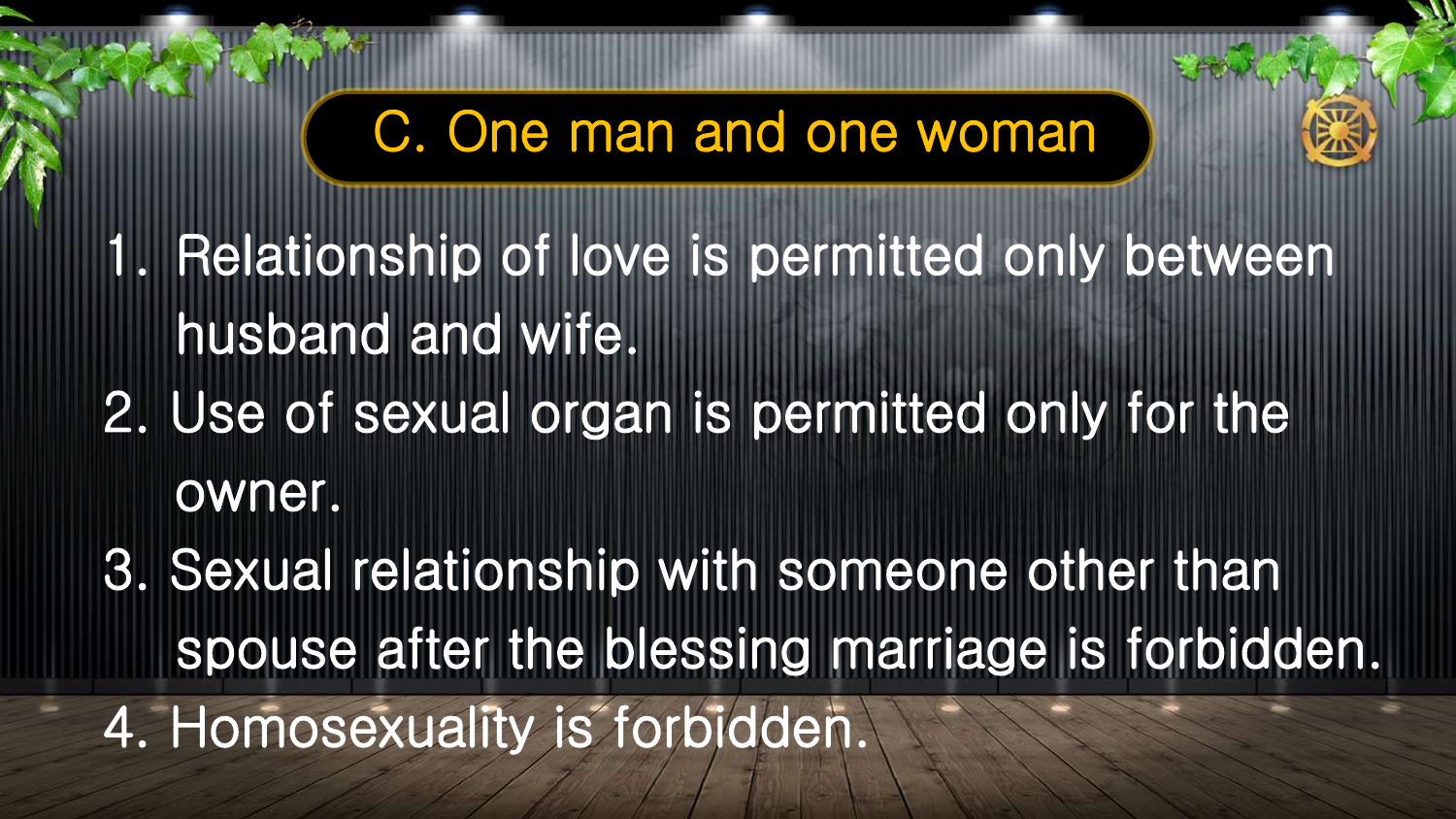# VI. To Love While Attending Gods

A. Heartistic standard in love

between husband and wife 1. Only for the owner of sexual organ 2. Vertical owner of sexual organ is God 3. Act of love for God and spouse 4. One mind, one body, oneness and Origin-

- 
- 

Division-Union Action (5/3/98)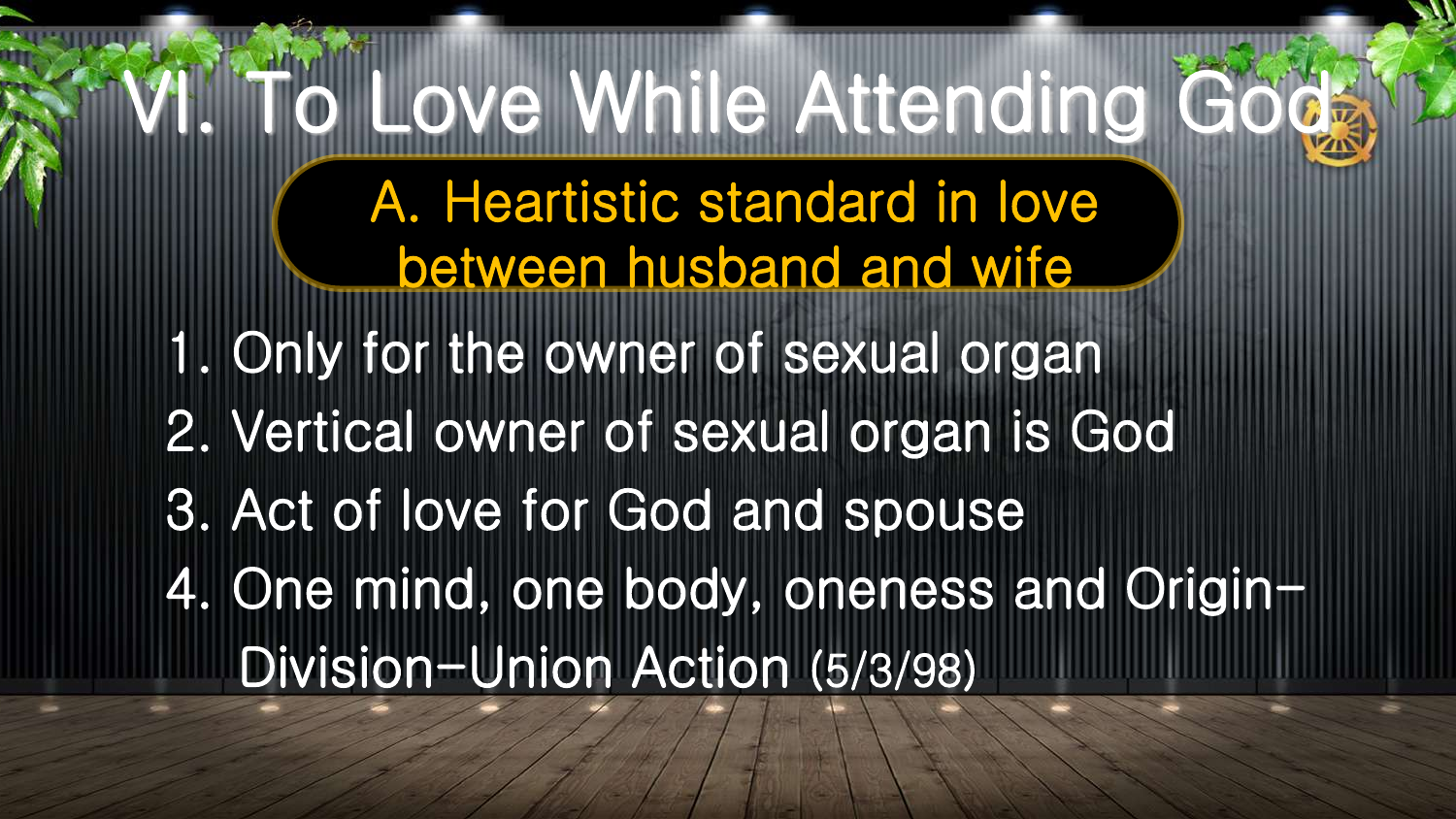B. Purpose of Creation is perfected through "Absolute Sex" 1. The marriage ceremony of perfected Adam is the marriage ceremony of God 2. Eve is Adam's wife and at the same time, God's wife 3. Adam's act of love is God's act of love

4. God has to feel first in the love of Adam and Eve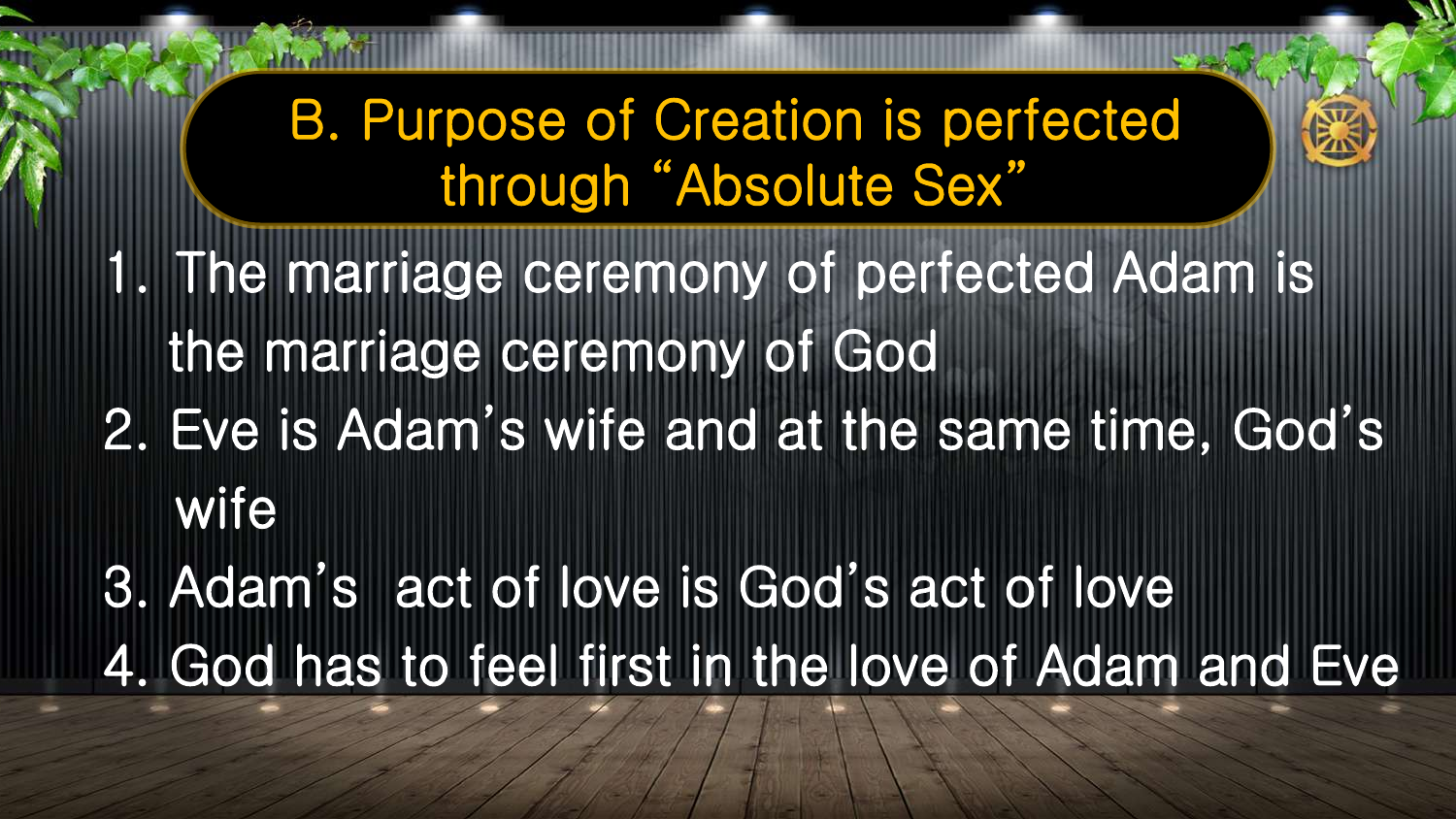### "Absolute Sex" is the perfection of Origin-Division Union Action (8/15/03)

1. Origin: Absolute, unique, unchanging, eternal establishment of silent sex, harmony and unification 2. Division: One mind, one body, one idea, one core, establishment of moving sex, harmony and unification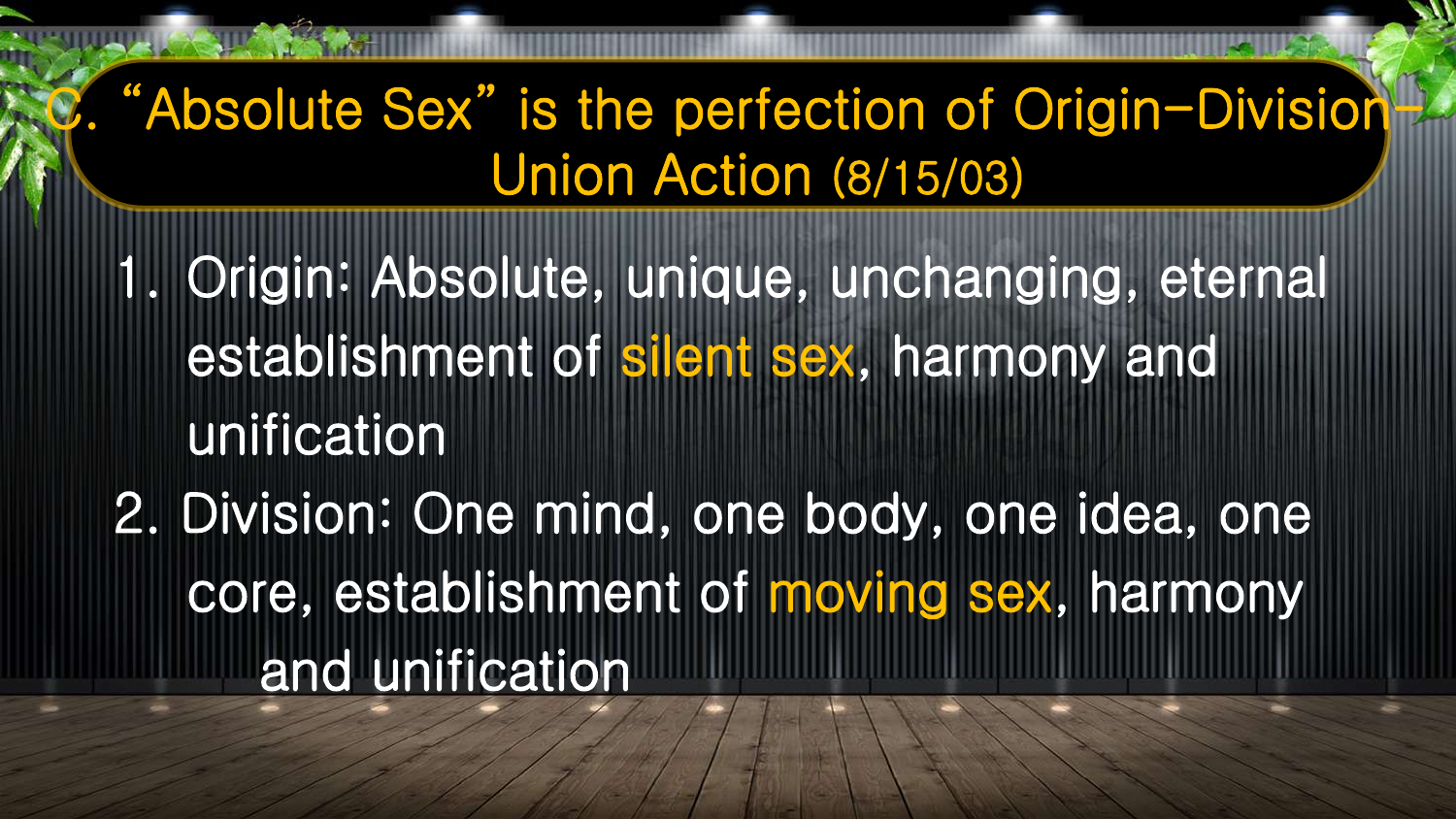3. Union: Absolute Faith, Absolute Love, Absolute Obedience, establishment of pure love sex, harmony and unification 4. Origin-Division-Union Action and Trinity through "Absolute Sex"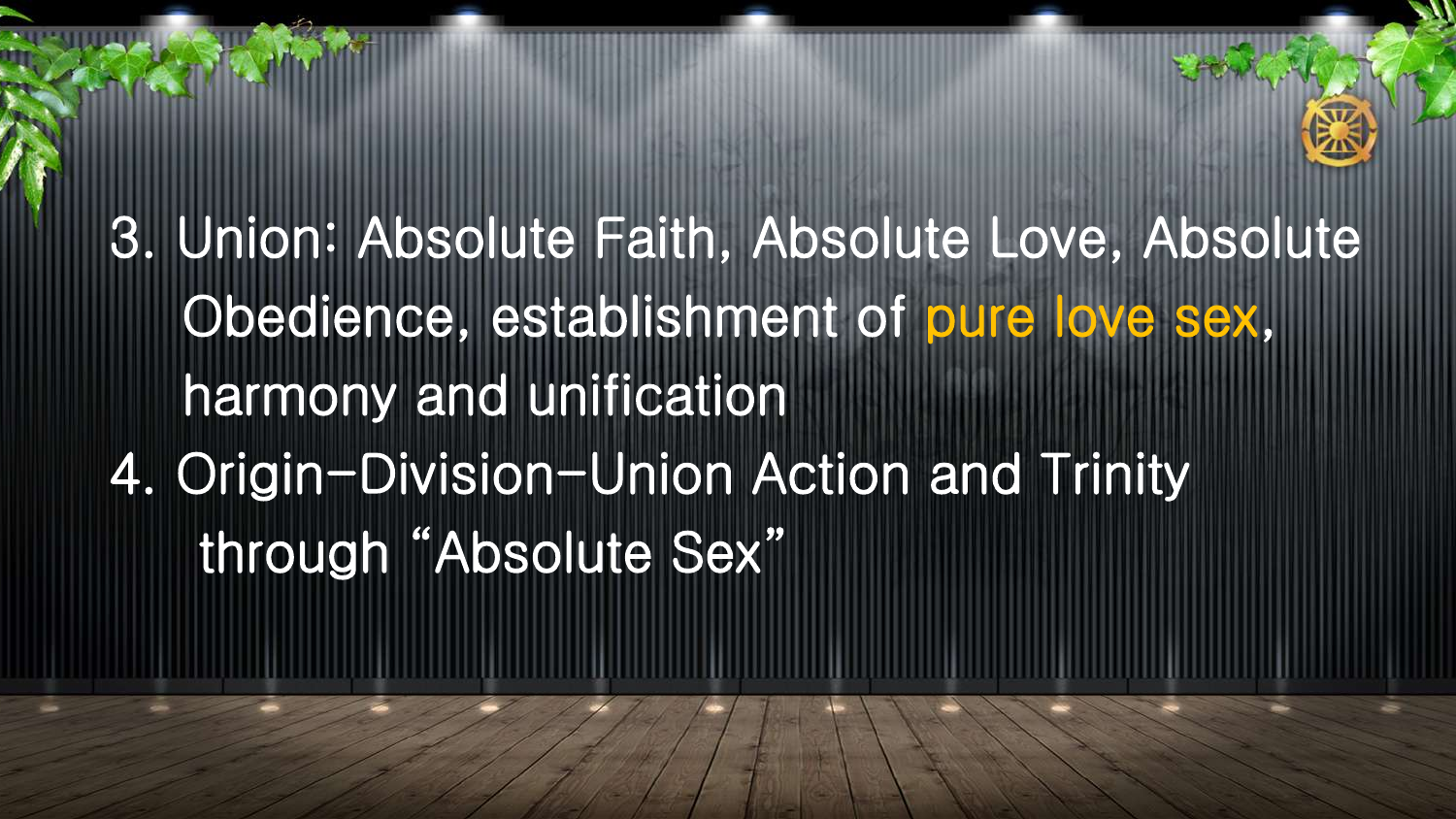## VII. To Love Artistically

### A. Absolute Sex is principle and technique (7/1/96)

- 1. Principle: After blessing, only with spouse, attending God
- 2. Technique: To love artistically
- 3. Within the 3 principles, technique (method) is free
- 4. To protect the liberated sexual organ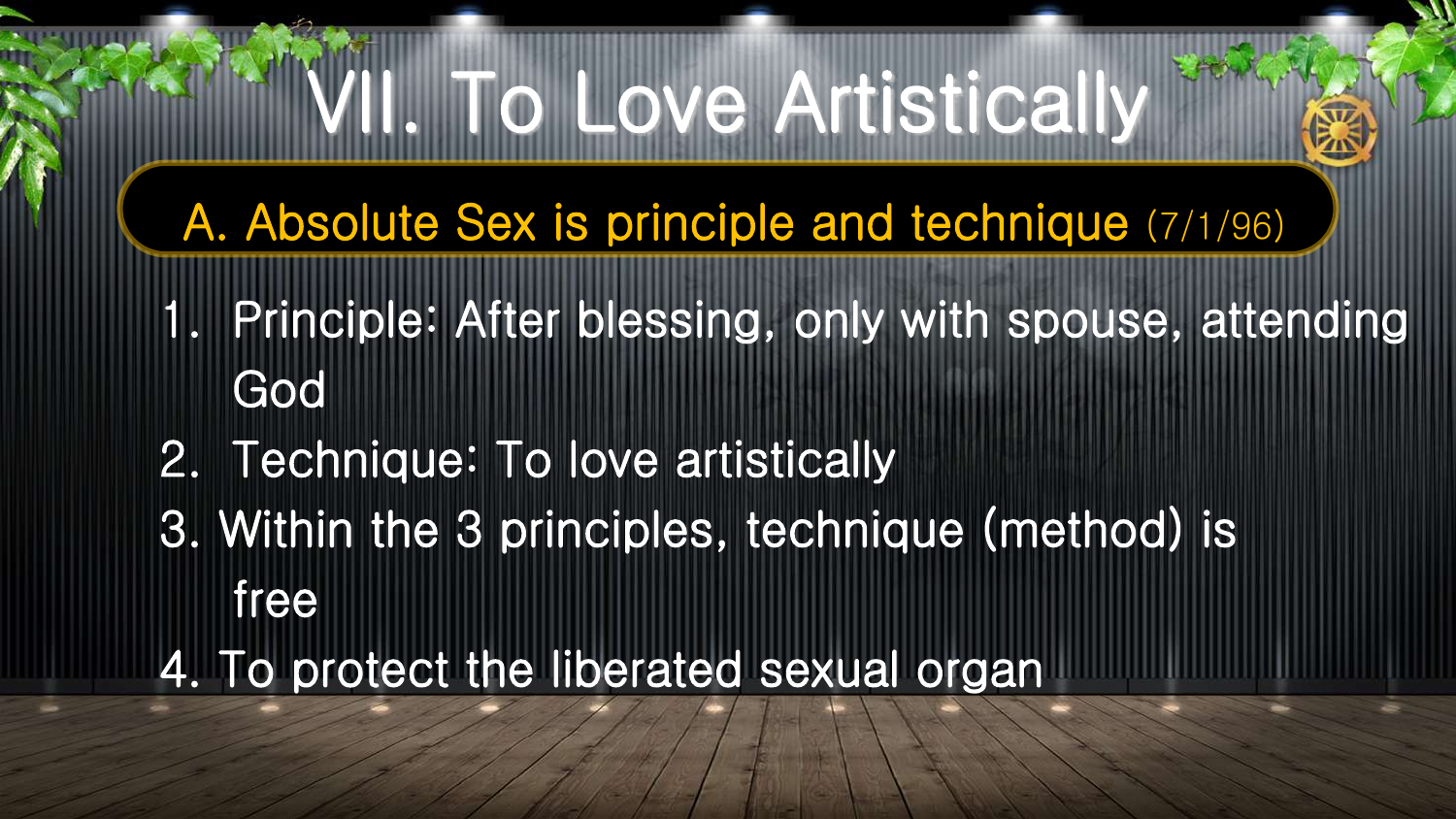### B. Method is free

1. Love in the human and animal world a. Human beings are the chief of all things b. Love permitted in the animal world with multiplication as a premise c. For human beings, permitted for multiplication and achieving oneness between husband and wife d. For human beings, love not premising multiplication permitted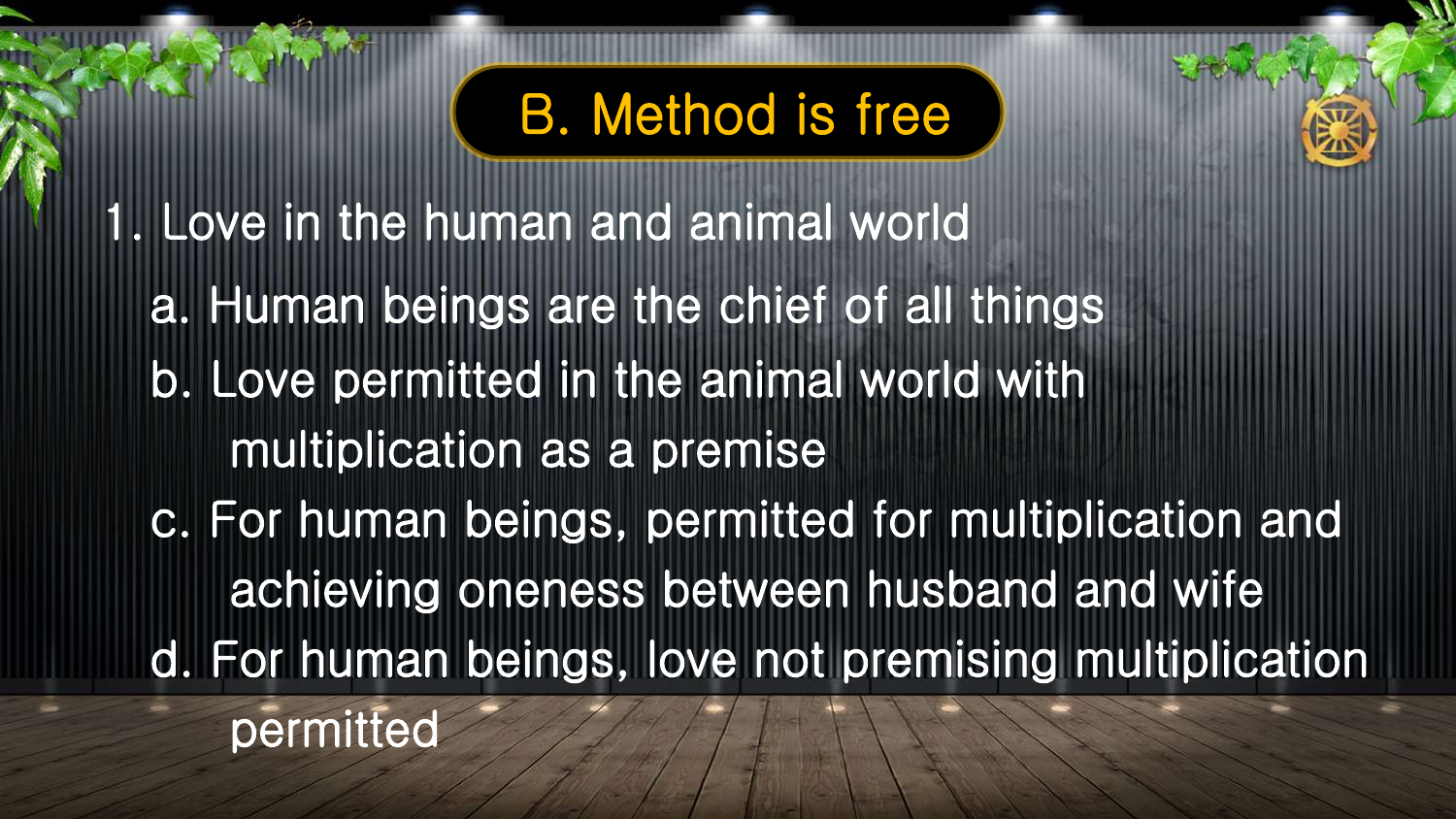2. Blessed families should make love between husband and wife into an art a. Greatest gift given by God b. Should make spouse happy through love life between husband and wife c. If husband and wife agree, method is free. d. Apply all methods of love of all animals.

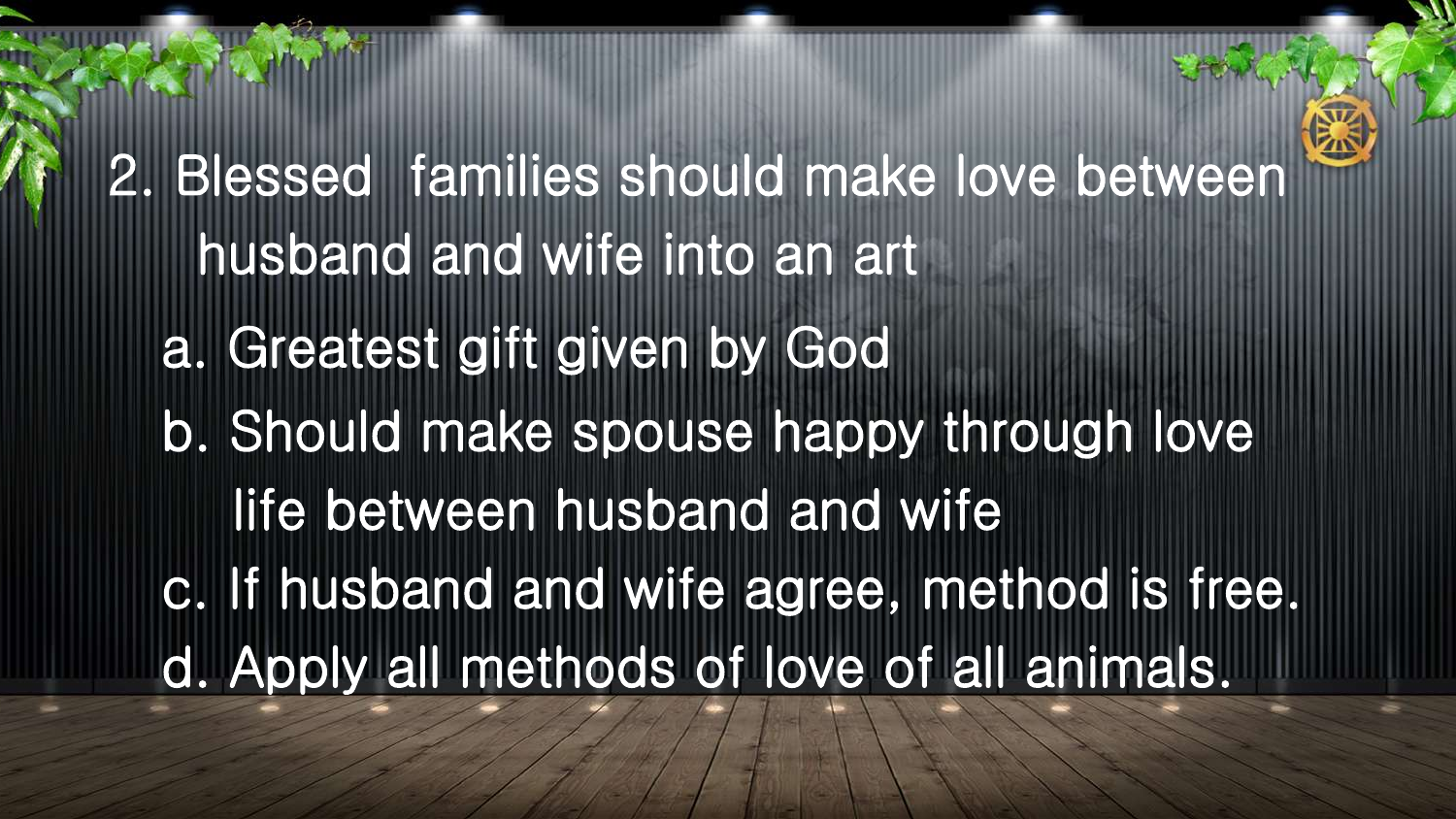3. For the sake of God and spouse (9/5/97) a. Can know the greatest love b. Can conceive the greatest life c. Can protect true lineage d. Can maintain true conscience.

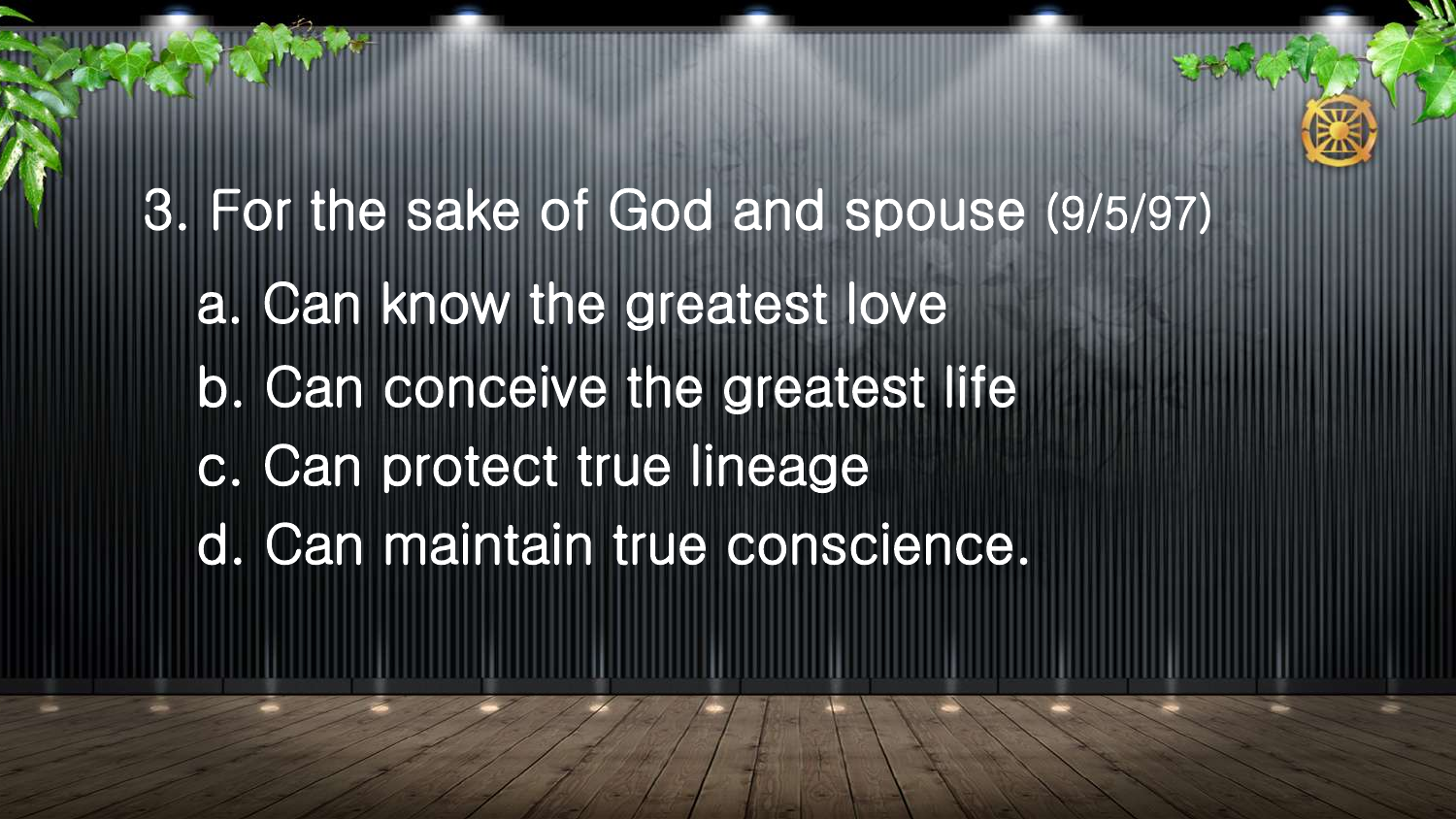4. Purpose of artistic love is protection of blood lineage a. Protect the blood lineage that was liberated through the blessing b. Protect the conscience that was restored through the blessing c. To practice True Love for others d. The root of True Love is "Absolute Sex"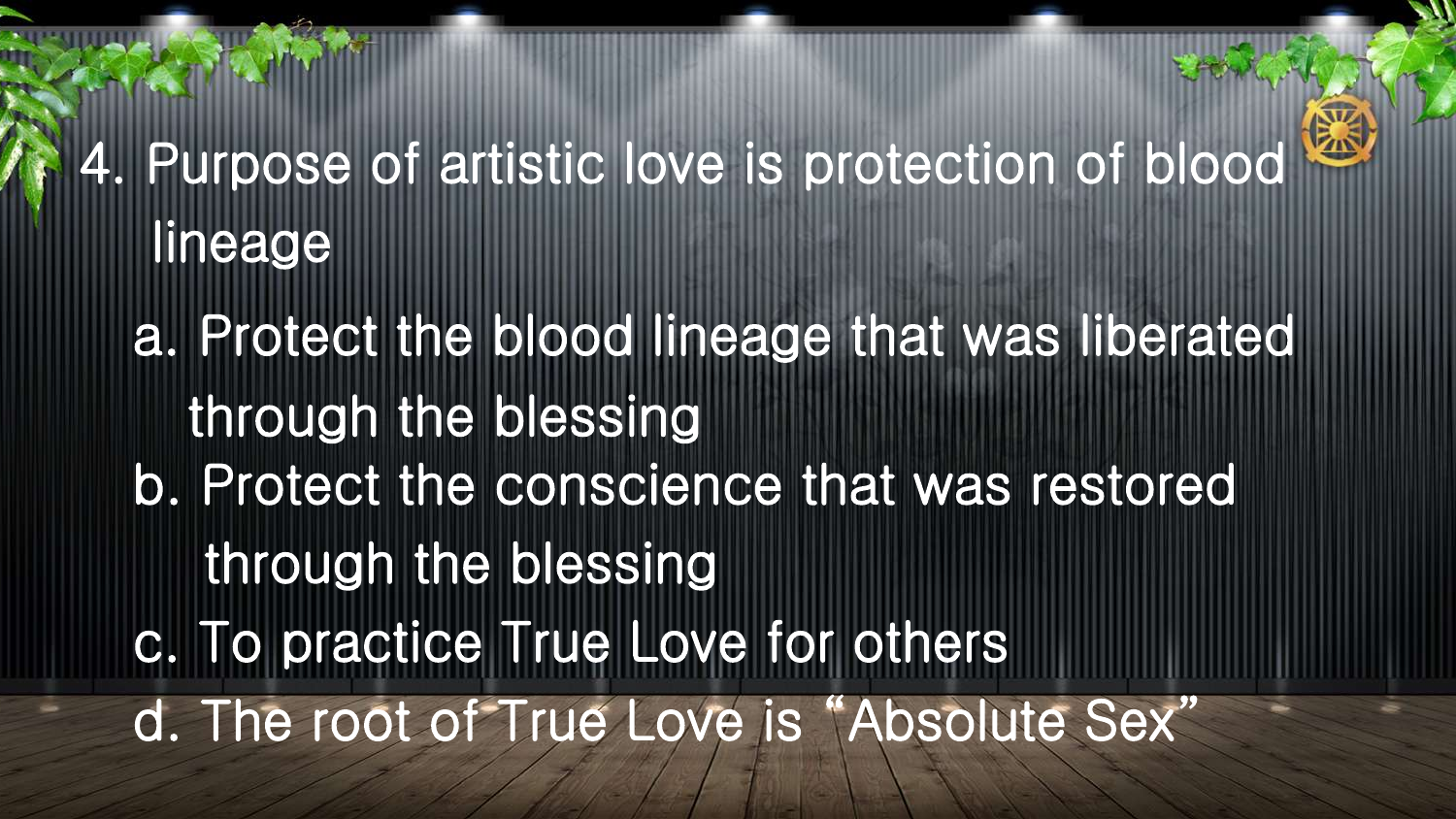5. Purpose of artistic love is for the sake of the owner of sexual organ a. When meeting the owner of sexual organ: Gratitude for purity b. With permission from the owner of sexual organ: Expression of humility and respect c. Only for the owner of sexual organ: True Love for others d. With gratitude, humility and True Love

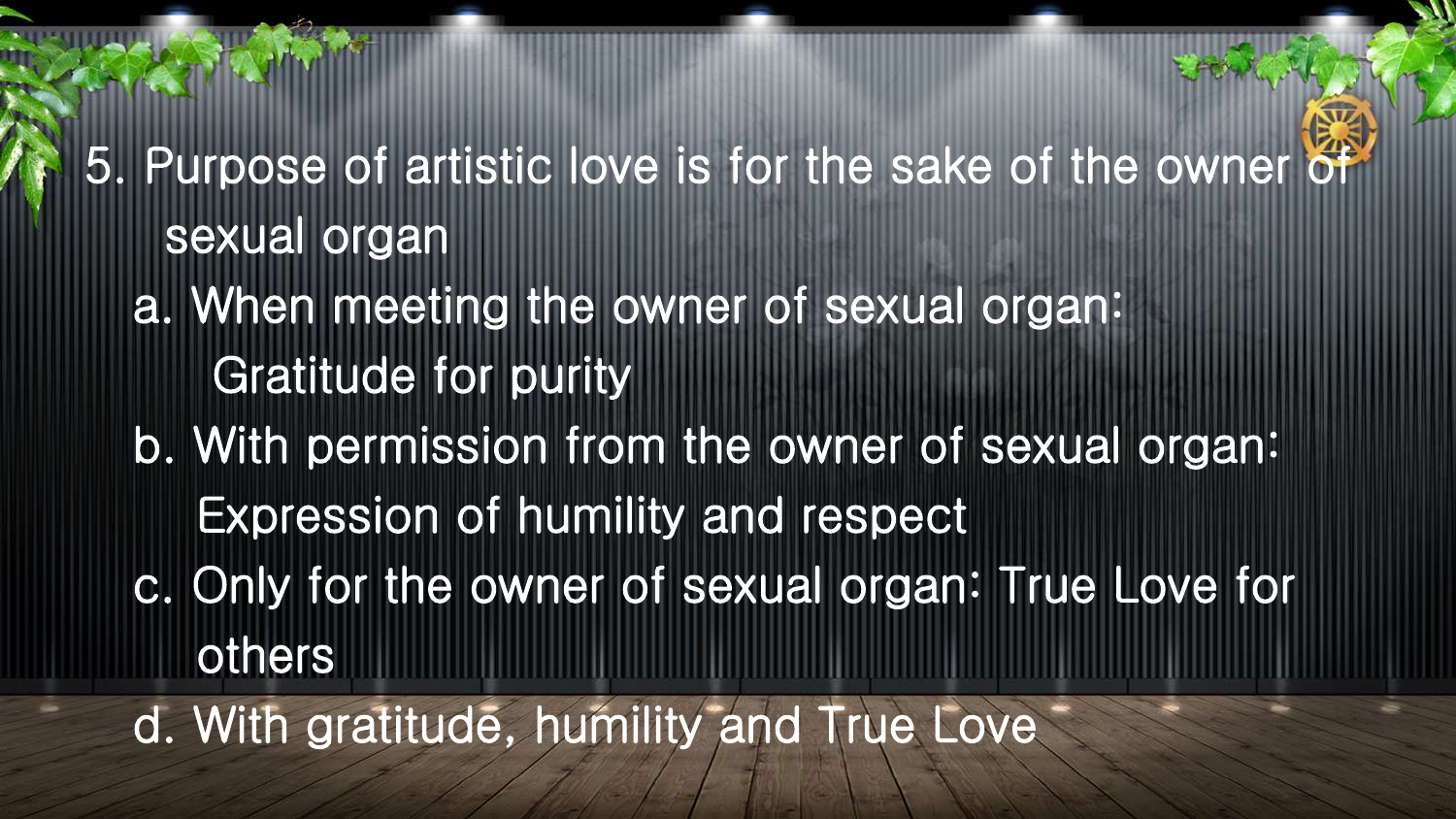6. Perfection of family-level four position foundation a. Best method for conceiving God's children b. Prenatal education takes priority over education of children already born c. Love between husband and wife through "Absolute Sex" is better than prenatal education d. Result of Origin-Division-Union Action is union and multiplication

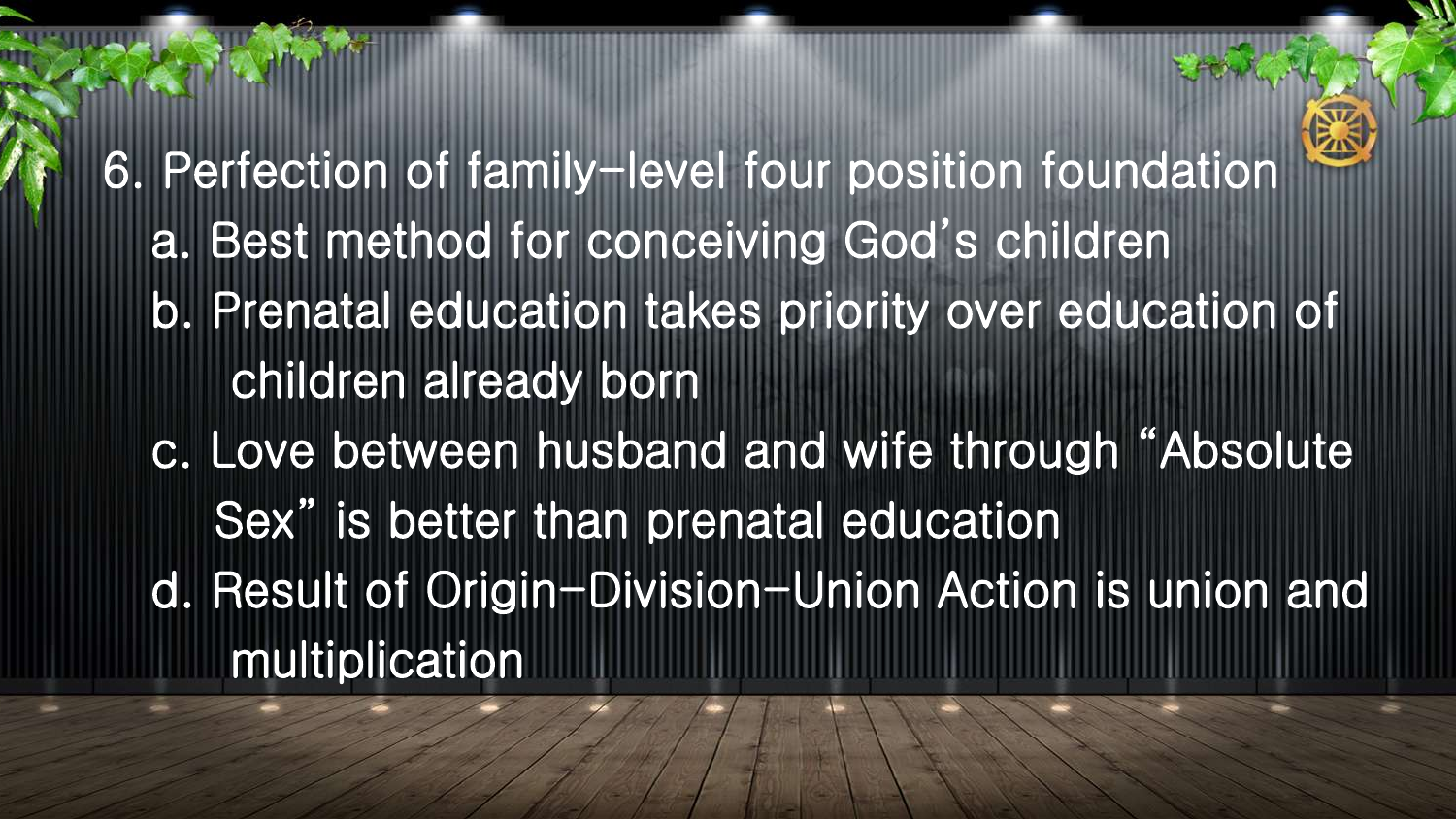VIII. Conclusion

### A. Absolute Sex is God's purpose of creation

1. Ultimate Unity of True Parents is through "Absolute Sex" 2. Ultimate Unity of True Parents of Heaven, Earth and Humankind is through "Absolute Sex" 3. God's inheritance is through "Absolute Sex" 4. The best ability is through "Absolute Sex"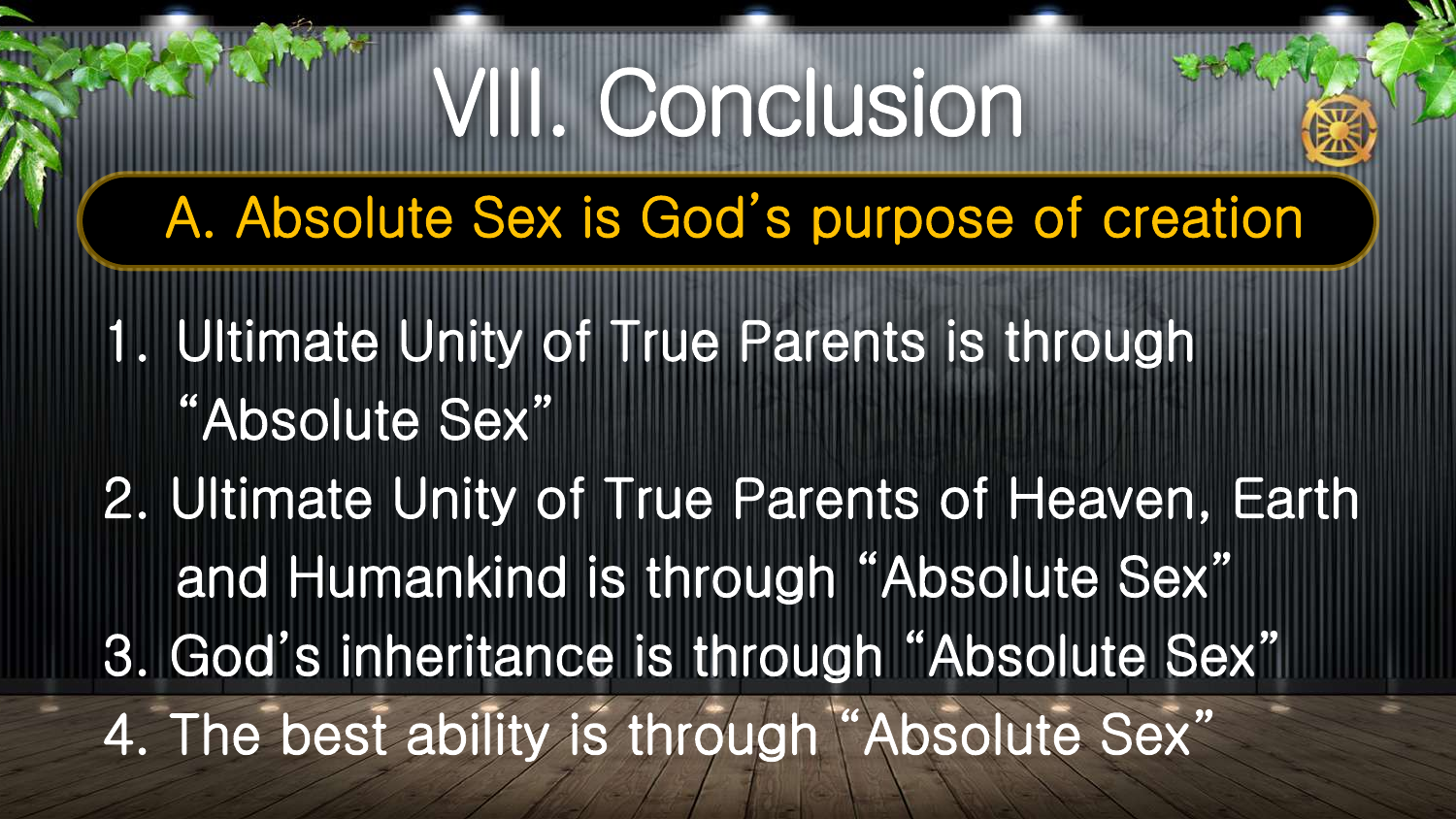### B. TP's life course is the inheritance of "Absolute Sex"

1. Purpose of 7 deaths and resurrections is the proclamation and inheritance of "Absolute Sex" 2. The pride of Unification Church is "Absolute Sex" 3. The pride of blessed children is "Absolute Sex" 4. Perfection of ideal family and Ideal Kingdom through "Absolute Sex"